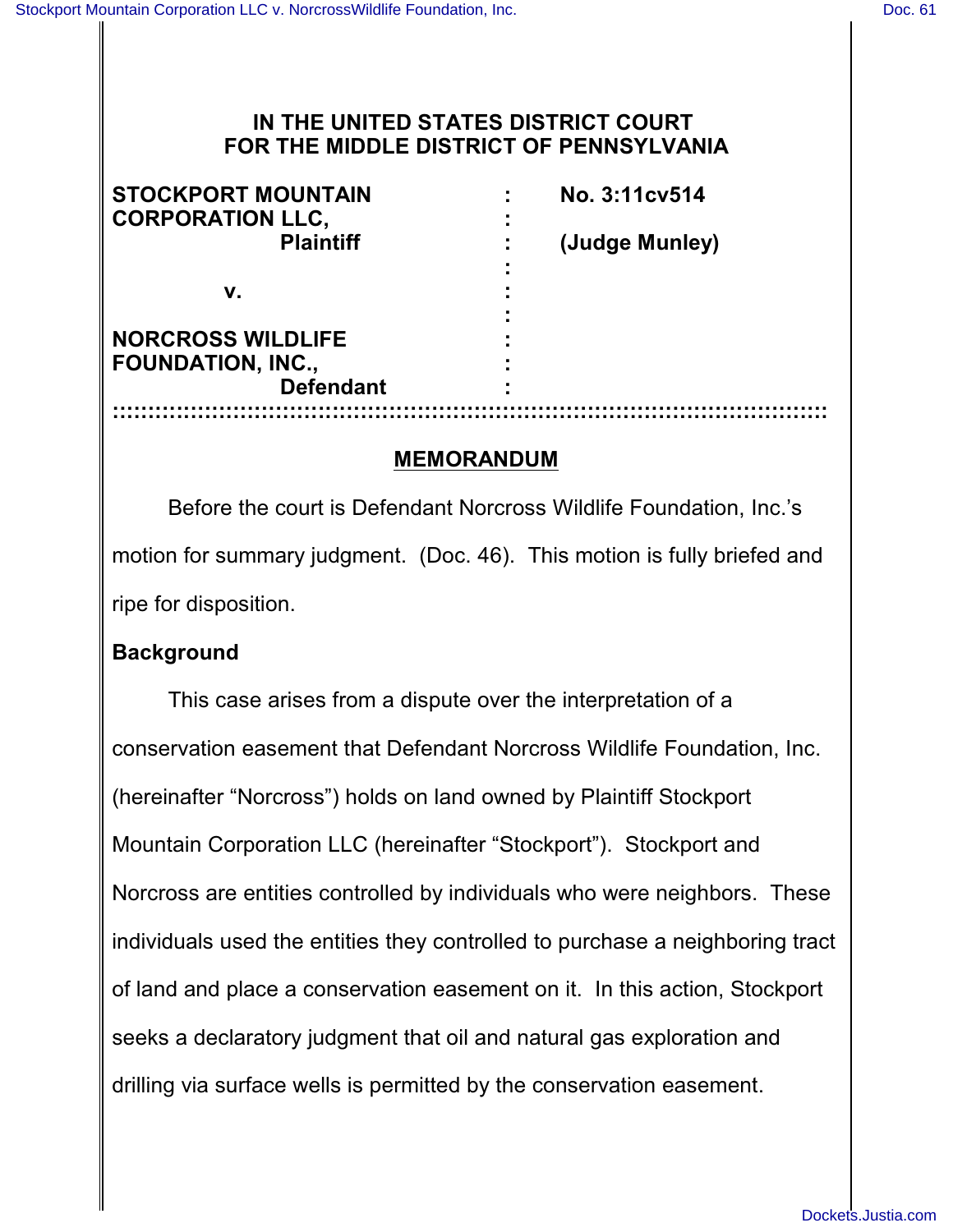Norcross counters with a request for a declaration that such natutral gas activities are prohibited by the conservation easement. The relevant undisputed material facts are as follows.<sup>1</sup>

# **A. Norcross' Acquisition of the Nowicki Parcel**

Allan and Diane Nowicki (collectively the "Nowickis") formerly owned

a 1,937 acre plot of land in Buckingham Township, Wayne County,

Pennsylvania (hereinafter the "Nowicki Parcel"). (DSOF ¶¶ 21, 33). The

Nowickis used the Nowicki Parcel for timbering and quarrying. (Id. ¶ 24).

The Nowicki Parcel is located across the street from Donald

Rajoppi's residence. ( $\underline{Id.} \P 23$ ). Rajoppi, an experienced businessman,<sup>2</sup>

testified as the designee for Stockport. (Id. ¶ 13). Richard Regan,

 $1$  The foregoing background section relies upon the statements of undisputed material facts submitted by both parties, (Doc. 47, Def.'s Statement of Undisputed Material Facts (hereinafter "DSOF"); Doc. 53, Pl.'s Resp. to Def.'s Statement of Undisputed Material Facts (hereinafter "PSOF")), as well as the complaint and answer, (Doc. 1, Compl. (hereinafter "Compl."); Doc. 36, Answer (hereinafter "Answer")).

<sup>&</sup>lt;sup>2</sup> Rajoppi holds a bachelor's degree in economics from the University of Oklahoma and took post-graduate courses in accounting. (DSOF ¶ 14). Rajoppi founded Capra Enterprises in 1980, which currently operates a laundromat and car wash and formerly operated a movie theater and hotel. (Id. ¶ 17; PSOF ¶ 17). Prior to founding Capra Enterprises, Rajoppi worked for the Irving Trust Company in New York, New York, where he held several offices, including that of Vice President. (DSOF ¶ 15). Also prior to founding Capra Enterprises, Rajoppi served as the Executive Vice President in charge of lending for the Third National Bank. (Id. ¶ 16).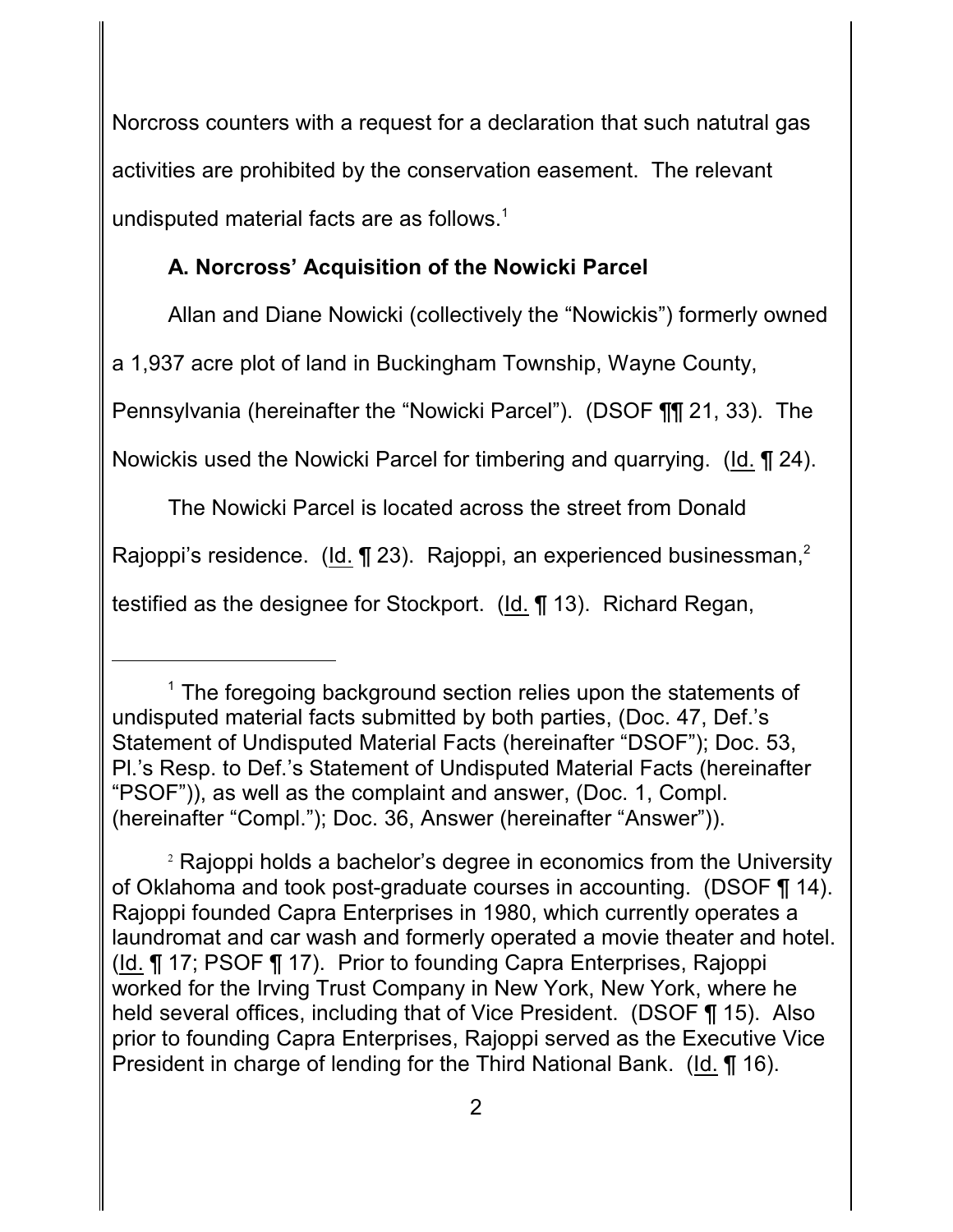Norcross' former president and CEO, and Michael Leonard also own residences that neighbor the Nowicki Parcel. (Id. ¶ 23; PSOF ¶ 23).

In 1991, Norcross became interested in purchasing the Nowicki Parcel to preserve it. (DSOF ¶ 24). Norcross made an offer to purchase the Nowicki Parcel directly from the Norwickis in 1998. (Id.) Rajoppi, Leonard and Reagan intended that Norcross would purchase the Nowicki Parcel to ensure that it would not be developed. (Id. ¶ 25). Rajoppi also asserts that he did not want substandard housing built on the property, but he expected that the property would still be used for timbering and hunting. (PSOF ¶ 25).

Stockport Forest Preservation, Inc., a wholly owned subsidiary of Norcross, purchased the Nowicki Parcel in a foreclosure sale in approximately August 1999.<sup>3</sup> (Answer ¶ 6; DSOF ¶ [ 2, 26). Norcross, through its wholly owned subsidiary SFP, paid for the entire purchase price of the Nowicki Parcel, including all sale costs and expenses. (DSOF ¶ 26). Neither Rajoppi nor Leonard contributed to the payment of the purchase price.  $(ld.)$ 

 $3$  Stockport Forest Preservation, Inc. converted to a limited liability company in May 2001, after which time it was known as Stockport Forest Preservation, LLC. (Answer ¶ 6). Both entities will hereinafter be referred to as "SFP."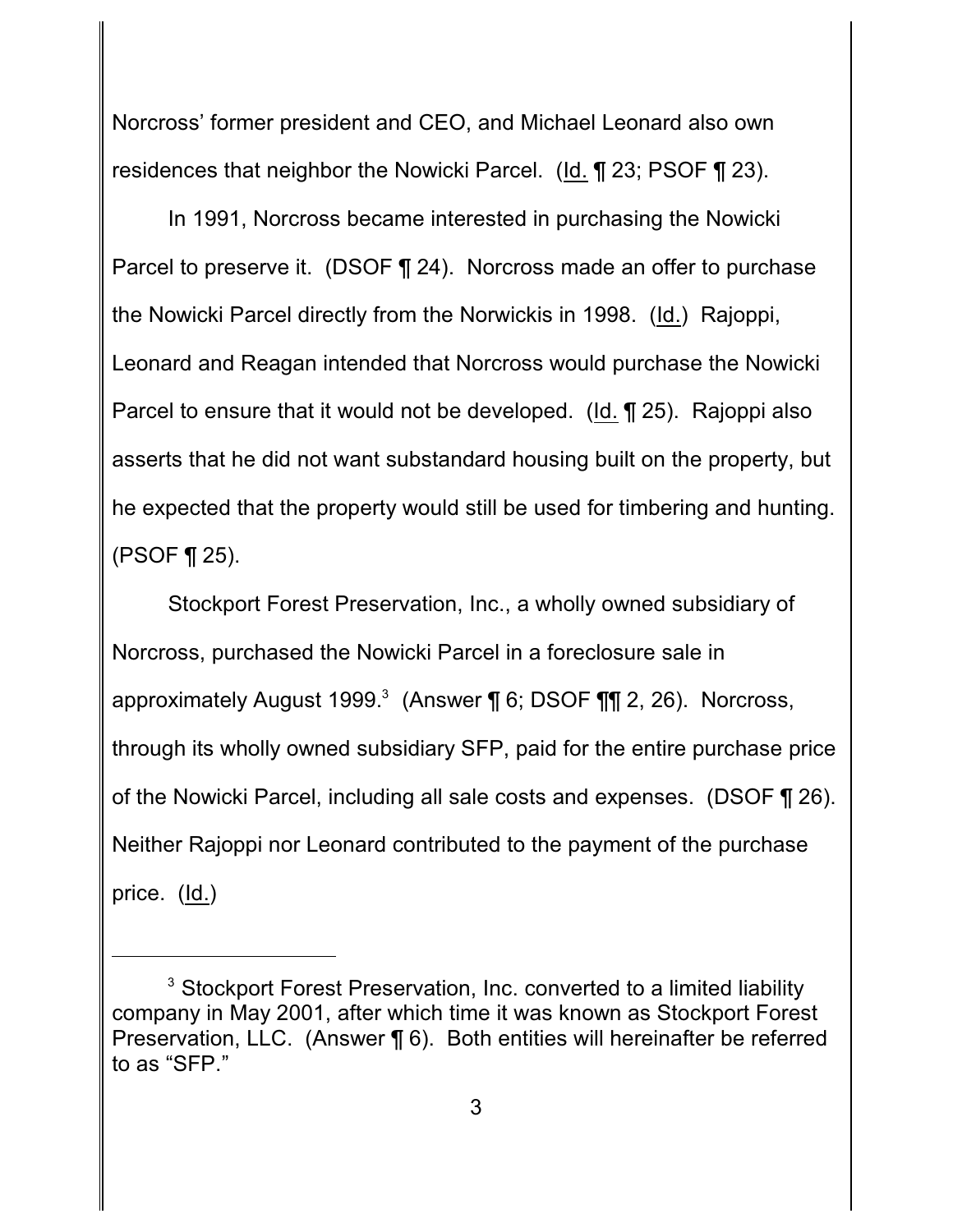#### **B. Transfer of Property from SFP to Rajoppi**

When SFP and Norcross first contemplated purchasing the Nowicki Parcel, it was anticipated that SFP would ultimately convey part of the parcel to Leonard and Rajoppi subject to a conservation easement. (DSOF ¶ 27). During these early conversations about the conservation easement, Reagan represented that the restrictions imposed by the conservation easement would not be overly burdensome. (PSOF ¶ 27).

On September 15, 1999, both Rajoppi and Leonard signed a "letter of understanding" prepared by Reagan. (DSOF ¶ 29). In this letter, the parties agreed that SFP would sell the recently acquired Nowicki parcel to Rajoppi and Leonard subject to a conservation easement. (Doc. 47-6, Def.'s Dep. Ex. 6, Letter dated Sept. 15, 1999). The letter explained that the conservation easement would include elements that limited development, hunting, timbering and quarrying. (Id.) The letter also stated that it was Norcross' intent to prohibit the construction of new roads on the property, "except as low-impact, temporary access to logging sites and quarrying." (Id.)

On December 21, 1999, Rajoppi and Leonard entered into a formal agreement with SFP for the sale of land. (DSOF ¶ 30). This agreement of sale provided that SFP would sell Rajoppi and Leonard 1,937 acres of real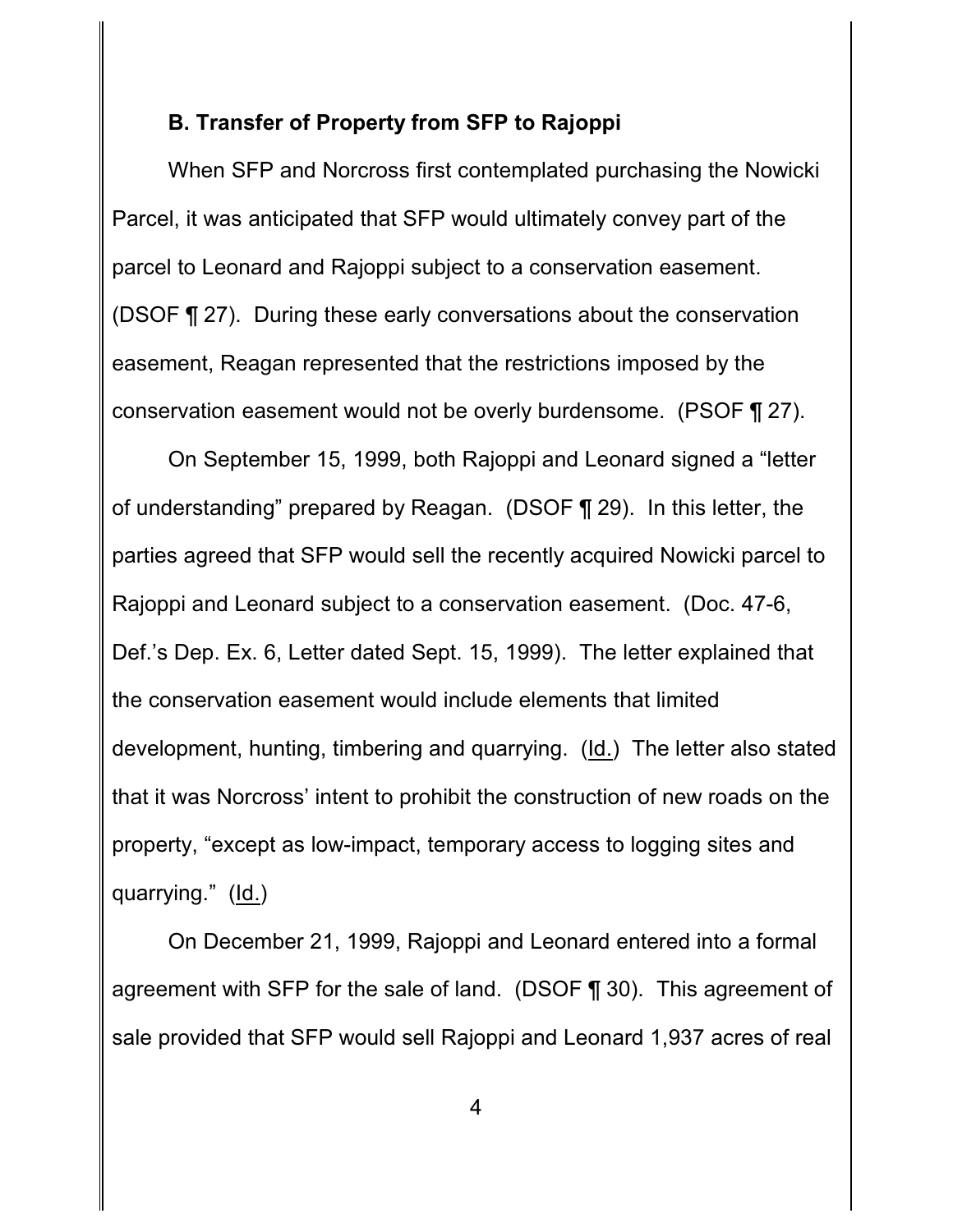property for a total of \$360,000.00. (Doc. 47-6, Def.'s Dep. Ex. 7,

Agreement of Sale). This agreement provided, in part, as follows:

This Agreement is also contingent upon Buyers accepting the terms of the Conservation Easement being placed upon the property by Seller. . . . [I]f Buyer is unwilling to accept the terms of the Conservation Easement, then Buyer shall have the right to terminate this Agreement of Sale . . . . It is agreed by the parties hereto that the general terms of the Conservation Easement are outlined in a Letter Agreement dated 9/15/99 from Richard Reagan . . . [to] the buyers herein.

## (Id.)

After the agreement of sale was signed, Rajoppi and his attorney were involved in discussions regarding the conservation easement to be placed on the property, including whether it would permit the use of allterrain vehicles, timbering and hunting. (DSOF ¶¶ 34, 43). On November 9, 2000, Rajoppi's attorney returned a marked-up version of a draft conservation easement to Norcross. (PSOF ¶ 44). This draft conservation easement included a prohibition on "[i]ndustrial or commercial uses of any kind" in a provision that resembles the industrial and commercial uses provision that was ultimately placed in the final conservation easement. (See Doc. 47-9, Def.'s Dep. Ex. 43, Letter dated Nov. 9, 2000).

By letter dated January 11, 2002, Norcross' counsel provided Rajoppi's counsel with a draft conservation easement. (DSOF ¶ 35). This letter states that the revised conservation easement "reflects several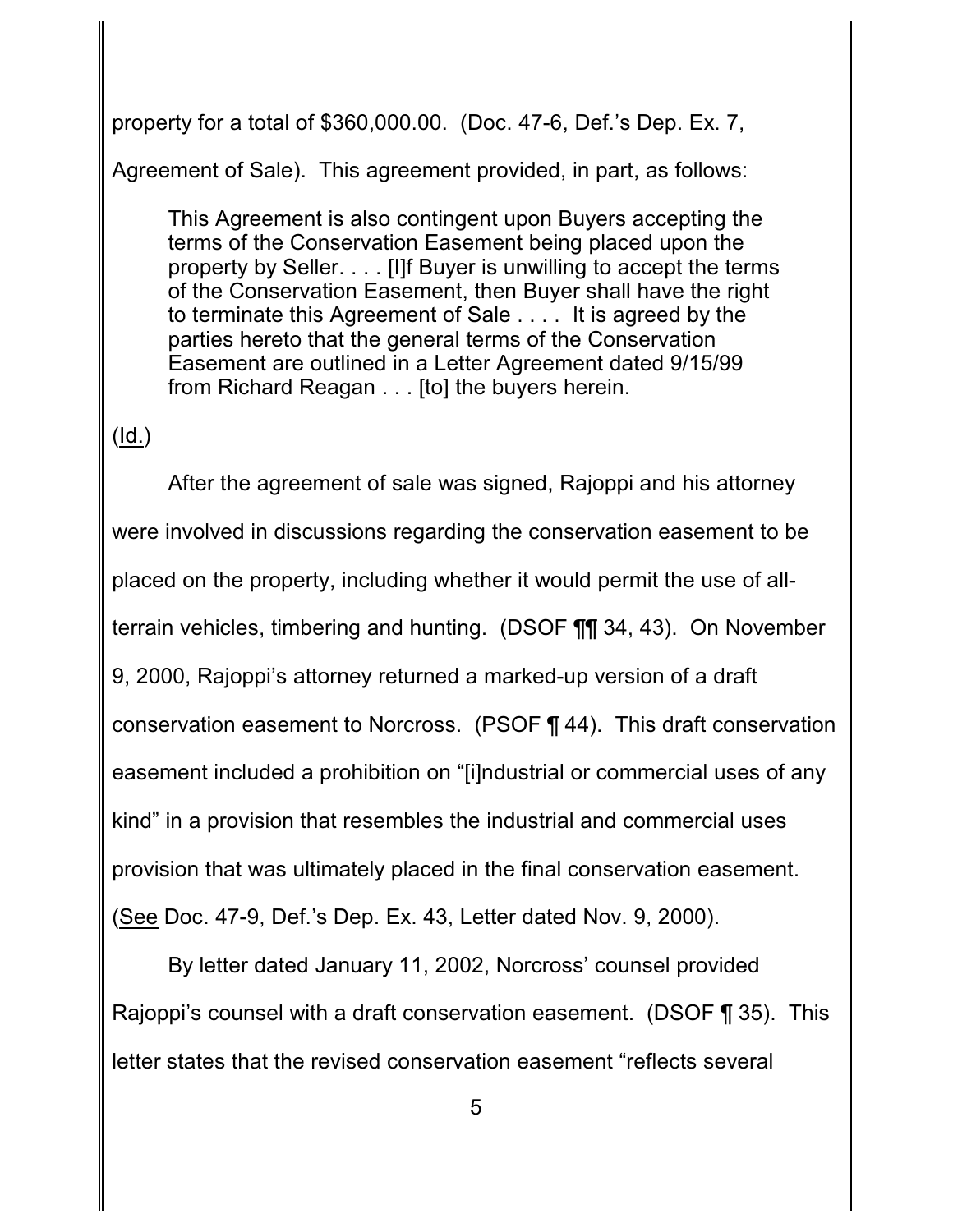changes that are intended to restrict activities on the property." (Doc. 47-6, Def.'s Dep. Ex. 15, Letter dated Jan. 11, 2002). Rajoppi was concerned about some of the restrictions to timbering and quarrying activities contained in the revised conservation easement, and certain changes requested by Rajoppi with respect to timbering and quarrying were eventually incorporated into the easement. (DSOF ¶¶ 35, 43; PSOF ¶ 35).

SFP granted Norcross the conservation easement at issue on March 15, 2002, after Rajoppi and his attorney had a full opportunity to review it. (DSOF ¶¶ 3, 39, 43; Doc. 47-7, Def.'s Dep. Ex. 18, Conservation Easement (hereinafter "CE")). The conservation easement was executed on behalf of SFP by Reagan, as SFP's manager, and on behalf of Norcross by Reagan, as Norcross' president. (DSOF ¶ 39). Despite his involvement in crafting the conservation easement, Rajoppi did not sign the conservation easement, which is devoid of any reference to Rajoppi. (Id. ¶¶ 39-41). In light of his role in shaping the conservation easement, Rajoppi has admitted that there was nothing about the conservation easement that he did not understand. (Id. ¶ 43).

In the spring of 2002, Rajoppi and his wife formed Stockport for the sole purpose of assuming ownership of the property that Rajoppi agreed to purchase from SFP. (Id. ¶ 19). Rajoppi is a member and owner of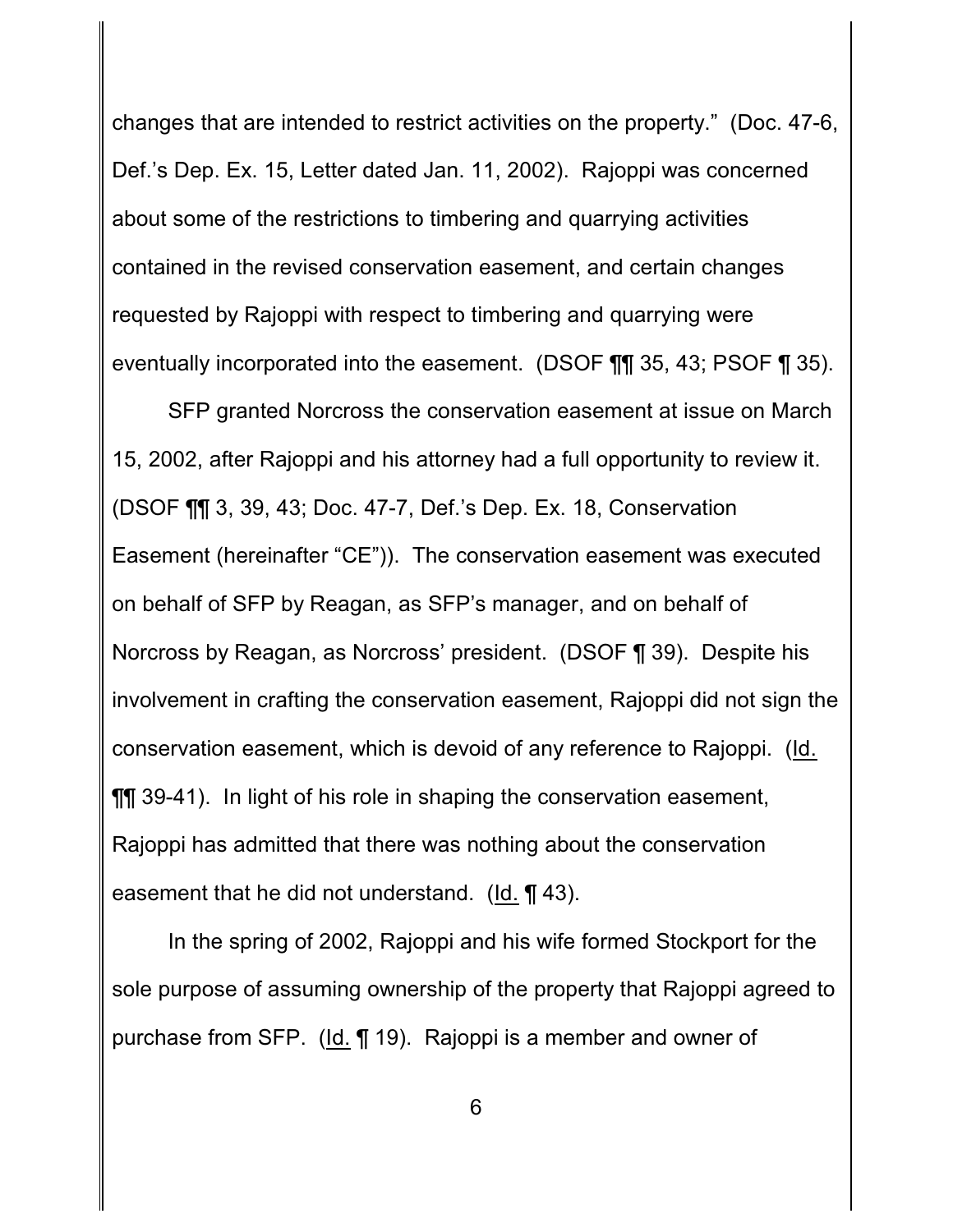Stockport and makes decisions for Stockport. (Id. ¶ 20). In a deed dated April 22, 2002, SFP granted Stockport 900 acres of the Nowicki Parcel (hereinafter the "Property") in exchange for \$180,000, or approximately \$200 per acre.<sup>4</sup> (Id.  $\P$  33). The deed bestows ownership of the surface and subsurface rights of the Property to Stockport, and it does not reserve mineral rights for SFP. (PSOF ¶ 11). However, the deed conveyed the Property to Stockport "Under and Subject to all of the conditions of a certain Conservation Easement from [SFP] to Norcross Wildlife Foundation, Inc. . . ." (DSOF ¶ 12; Doc. 47-7, Def.'s Dep. Ex. 19, Deed).

Rajoppi understood from the beginning of his negotiations with Norcross that it was an environmental organization. (Id. ¶ 31). Rajoppi also understood that Norcross and SFP intended to impose a conservation easement and that he had the ability to walk away from the sale if he disagreed with the terms of the easement. (Id. ¶ 32).

### **C. Relevant Terms of the Conservation Easement**

The conservation easement executed by SFP and Norcross on March 15, 2002 begins with an explanation of its values and intent. (See CE at 1-2). Moreover, section 1 of the conservation easement sets forth its

 $4$  Stockport contends that, even though it is not included in the agreement of sale or deed, it donated \$20,000 to the organization Trout Unlimited as part of the consideration paid for the property. (PSOF ¶ 33).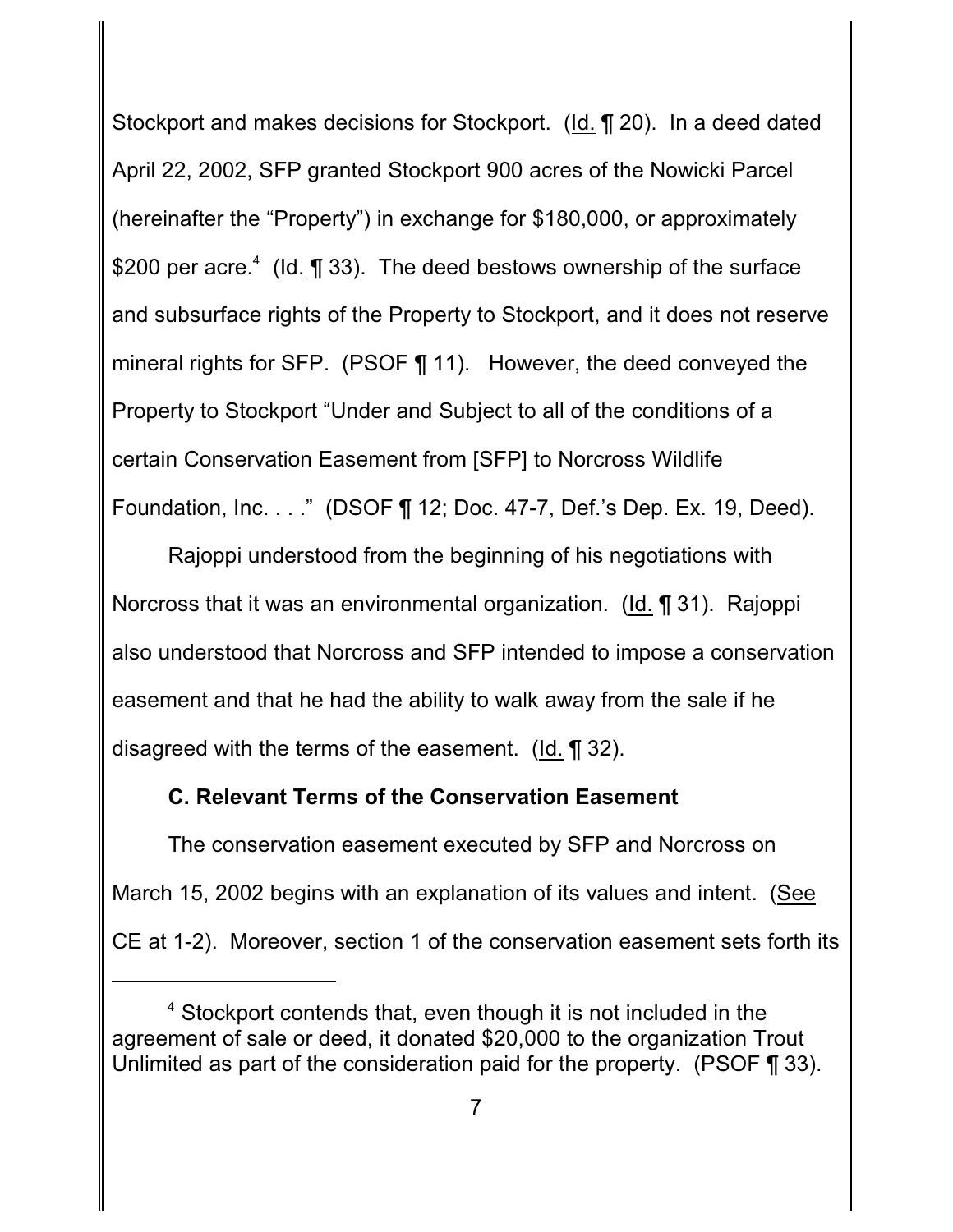purpose to preserve biodiversity and the environment of the Property:

[SFP] hereby grants and conveys to [Norcross] a perpetual conservation easement in gross which [Norcross] accepts for the purpose of preserving the Conservation Values of the Property; the protection of plant life and wildlife biodiversity and the protection of wildlife habitats; and conserving and protecting the Property from soil erosion, water pollution, development, fragmentation, and other occurrences which might interfere with the Property's Conservation Values, or with the beauty and unique character of the Property as it exists in its current state . . . .

(Id. at 2). The conservation easement provides that it "is constructed with

the intention of conforming with the requirements for conservation

easements under the Pennsylvania Conservation and Preservation

Easements Act, Act 29 of 2001." (Id.)

The Conservation Easement accomplishes its stated purpose by

implementing a series of land use patterns and restrictions that Norcross

has the power to enforce in perpetuity. (See id.; DSOF ¶ 4). The

conservation easement prohibits the following activities on the Property:

4. Prohibited Uses. The following activities and uses are expressly prohibited:

a) All uses and activities in the Conservation Reserve Areas, except as permitted under Section(s) 4(m) and 5(b).

. . . c) Industrial or commercial uses of any kind, including commercial recreation, except home occupations that do not involve more than two outside employees, and do not involve outside storage of materials or supplies, equipment or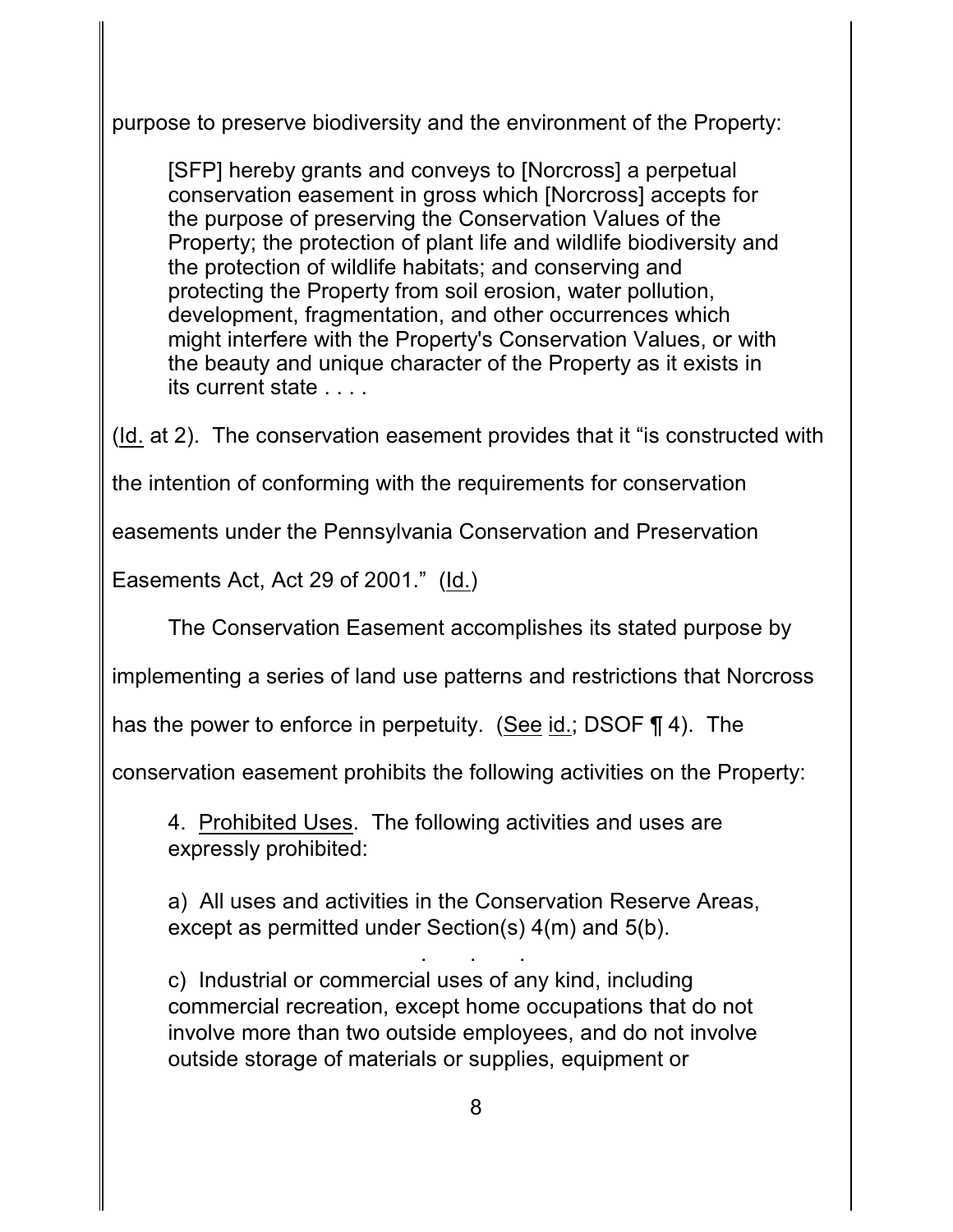products. . . . This is intended to also prohibit commercial structures of any kind, including any commercial communication devices, signs or billboards.

f) Depositing, dumping, abandoning, or release of any solid waste or debris, or liquid wastes or chemical substances on the Property except that fertilizers, herbicides and pesticides for the purpose of maintaining or improving the growth of vegetation or the conservation of natural resources . . . .

. . .

i) Temporary housing such as tents, mobile homes, recreational vehicles, or other temporary dwelling structures or vehicles for a period in excess of thirty (30) days.

. . .

l) New roads, except to provide low-impact temporary access to logging. Such temporary roads shall be re-seeded within six months of the cessation of such logging.

. . .

(CE at 4-5). Except when it is otherwise permitted, the conservation

easement also prohibits commercial mining and/or quarrying and timber

harvesting. (Id.) The easement is silent on the transfer of mineral rights or

the ability to engage in the exploration for natural gas. (See id. at 4-6).

The conservation easement also reserves rights for the landowner,

"including the right to engage in or permit or invite others to engage in, all

uses of the Property that are not expressly prohibited herein." (Id. at 6).

The easement allows quarrying on the Property for the landowner's

personal use (or the personal use of his family members), so long as the

quarrying is in compliance with all state regulations. (Id. at 4). The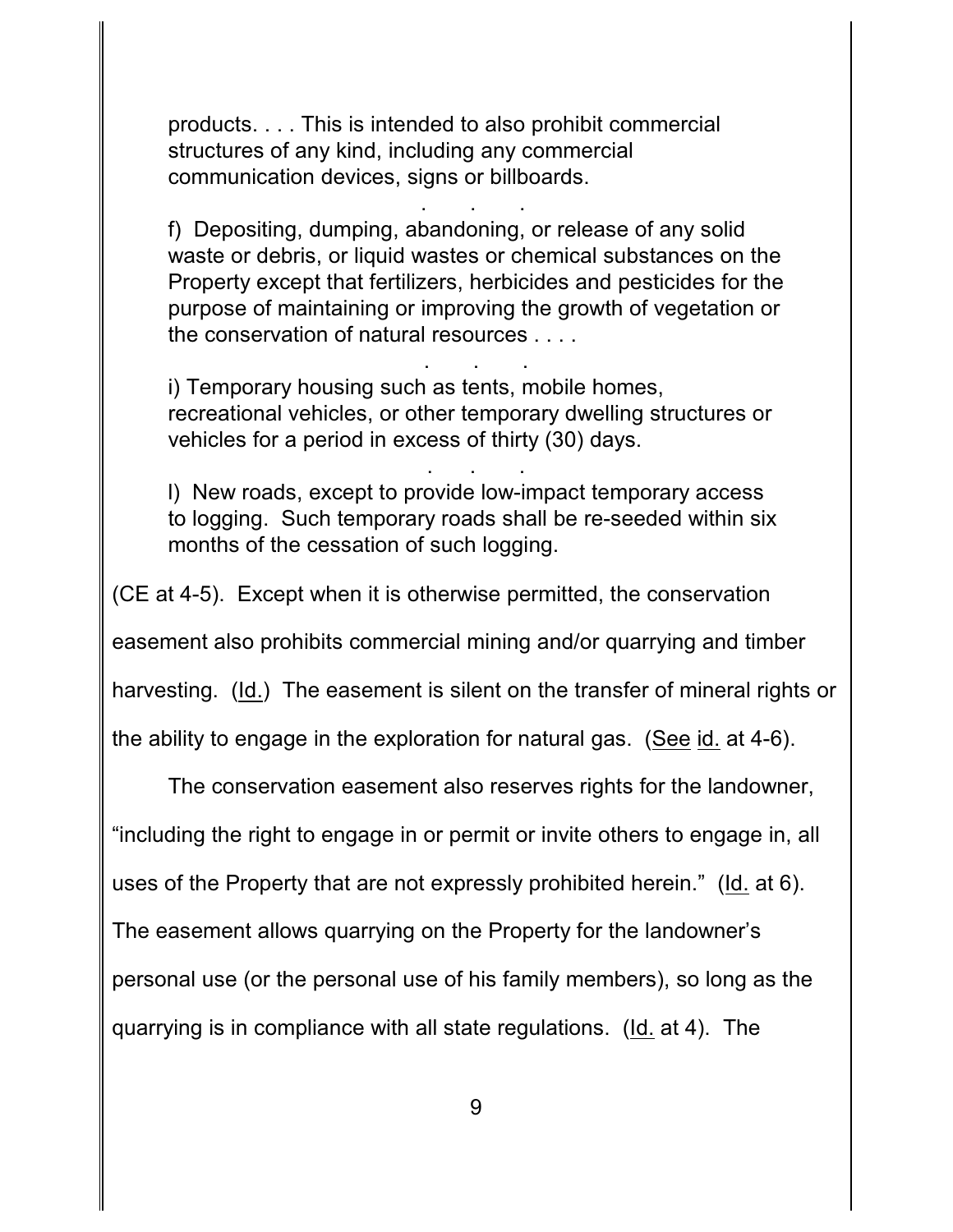easement also reserves for the landowner a limited right to engage in timber harvesting. (Id. at 4-5). Rajoppi has opined that extensive timber thinning has occurred on the property pursuant to Section 4(e) of the conservation easement. (PSOF ¶ 10).

### **D. Hydraulic Fracture Drilling for Natural Gas**

By the early 1990's, hydraulic fracturing techniques were developed to stimulate shale gas bearing zones. (DSOF ¶ 82) "Slick water" fracture treatment is the most commonly used technique to stimulate Marcellus Shale gas wells. (Id.) Water-based hydraulic fracturing includes the injection of water and chemicals more than 5,000 feet below the earth's surface inside of a cement sheathed steel casing. (PSOF ¶ 82). The "slick-water" treatment techniques use a large volume of water, typically several million gallons per well. (DSOF ¶ 83). Depending on the particular well, sand may be added to the water as a proppant. (DSOF ¶ 83; PSOF ¶ 83).

Fluids used in the water-based hydraulic fracturing process consist of extremely low levels and concentrations of certain chemicals, most of which remain in the Marcellus gas reservoir after injection. (PSOF ¶ 82). Some Marcellus shale drillers mix chemical additives to the water at the drill site. (Id. ¶ 83; DSOF ¶ 83). The use of water-based hydraulic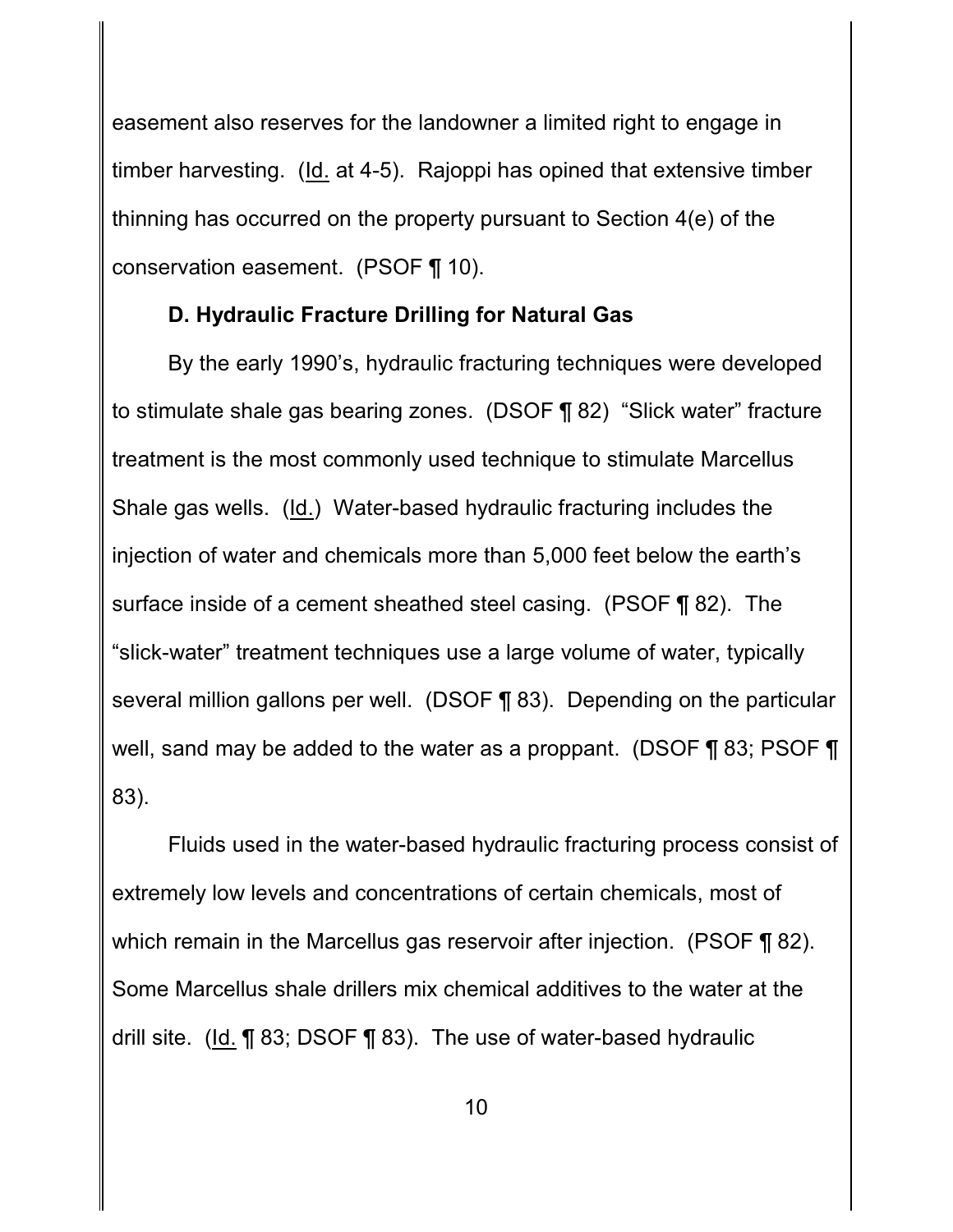fracturing fluid does not impact any lakes, rivers, streams, creeks, pools, wetlands or other natural body of water. (PSOF ¶ 82). Additionally, drilling pads have environmental protection in multiple layers, laid down to secure the containment of any substance. (Id.) There are also containment walls and all the associated protections in government regulations, including approved erosion and sediment control plans. (Id.)

Marcellus Shale drilling sites typically affect five to ten acres per square mile with multi-well pads for temporary activities lasting about two months. (Id. ¶ 84). Well construction involves extensive earth disturbances, including the placement of roads, drilling pads and pipelines. $5$  (DSOF ¶ 84). Moreover, once the drilling and well-stimulation phases are completed, the only well pad surface structures typically visible are a well head, a gas meter in the gas line, a unit to separate gas from water, water tanks and occasionally a container of antifreeze. (PSOF TI 59, 84). The gas meter and unit to separate gas from water are typically the size of a mid-sized car; while, at a maximum, typical water tanks are

 $5$  During the drilling and completion of the well, natural gas drillers use the following equipment: drilling rig; hydraulic fracturing equipment; well logging units; mud tanks; drill mud; drill cuttings; waste impoundments; drill pipe and well casing; cement and drilling mud mixing units; diesel and gasoline storage tanks; chemical tanks; water supply piping; equipment and impoundments. (PSOF ¶ 59). The above-listed equipment is removed after the drilling and completion phase is completed. (Id.)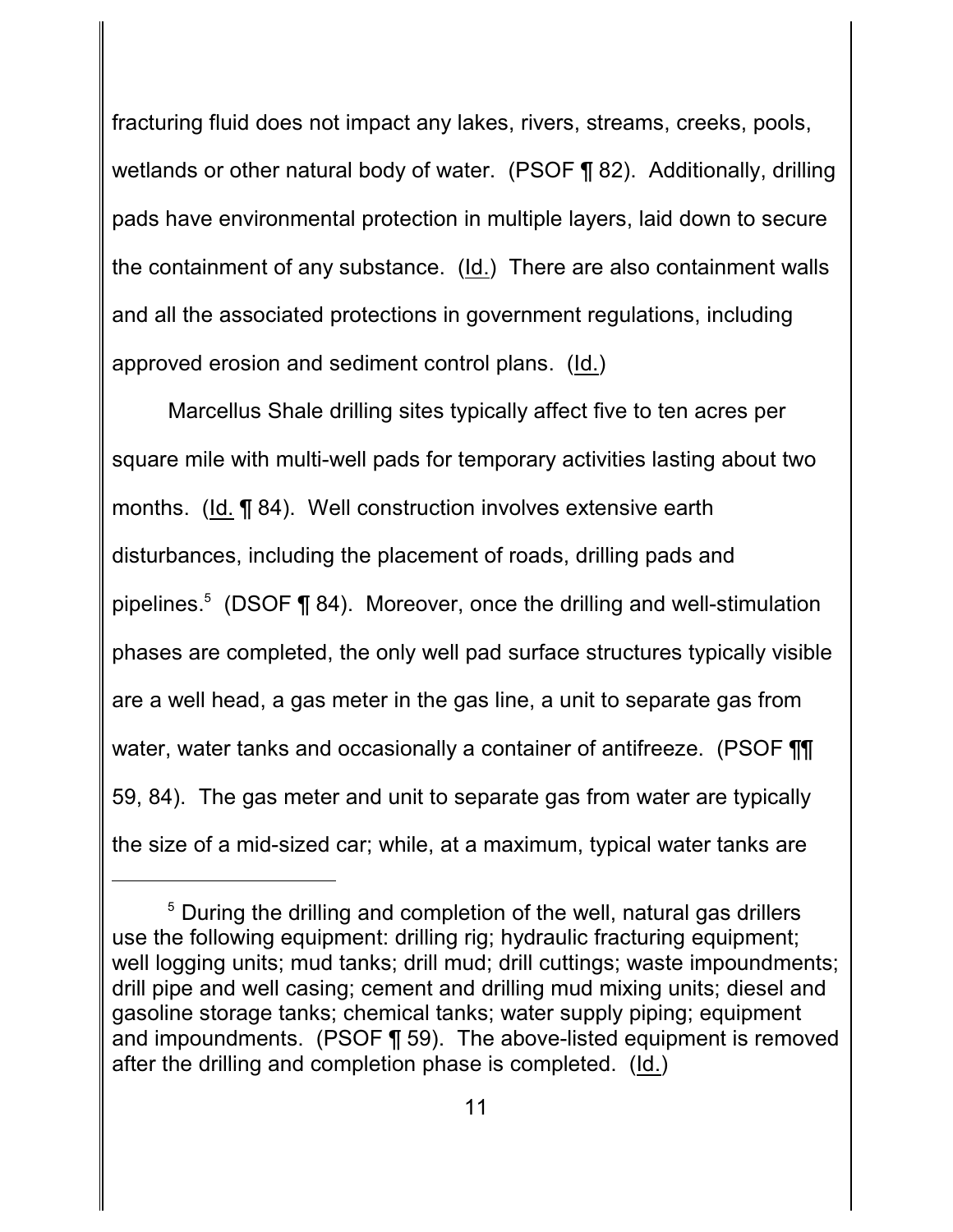the size of an elephant. (Id. ¶ 84) Furthermore, a pipeline connecting the well to the other pipelines would be buried, typically three feet below ground, resulting in little post-construction surface disturbance. (Id.)

To a certain extent, property owners have control of the surface activity through negotiation of their leases. (Id. ¶¶ 49, 51, 59, 84). For example, many leases contain statements requiring the drillers to minimize disturbances to the surface of the land. (Id. ¶ 84).

Upon depletion of the gas reservoir, the well is plugged, abandoned and the surface equipment is dismantled, leaving the land in its original condition. (Id.) Only a thin three foot steel post would mark the well's location. (Id.) Surface disturbances from well-drilling and completion would be considerably less invasive, and persist for less time, than typical stone quarrying or timbering operations. (Id.) Furthermore, the extraction of natural gas requires little maintenance when compared to the extraction or mining of other natural resources. (Id.)

#### **E. Proposed Natural Gas Drilling on the Property**

Except for a possible disagreement between Stockport and Norcross regarding access to the Property, there were no disputes between Stockport and Norcross relating to the conservation easement from March 2002 to December 2007. (Id. ¶ 45; DSOF ¶ 45). This relative harmony,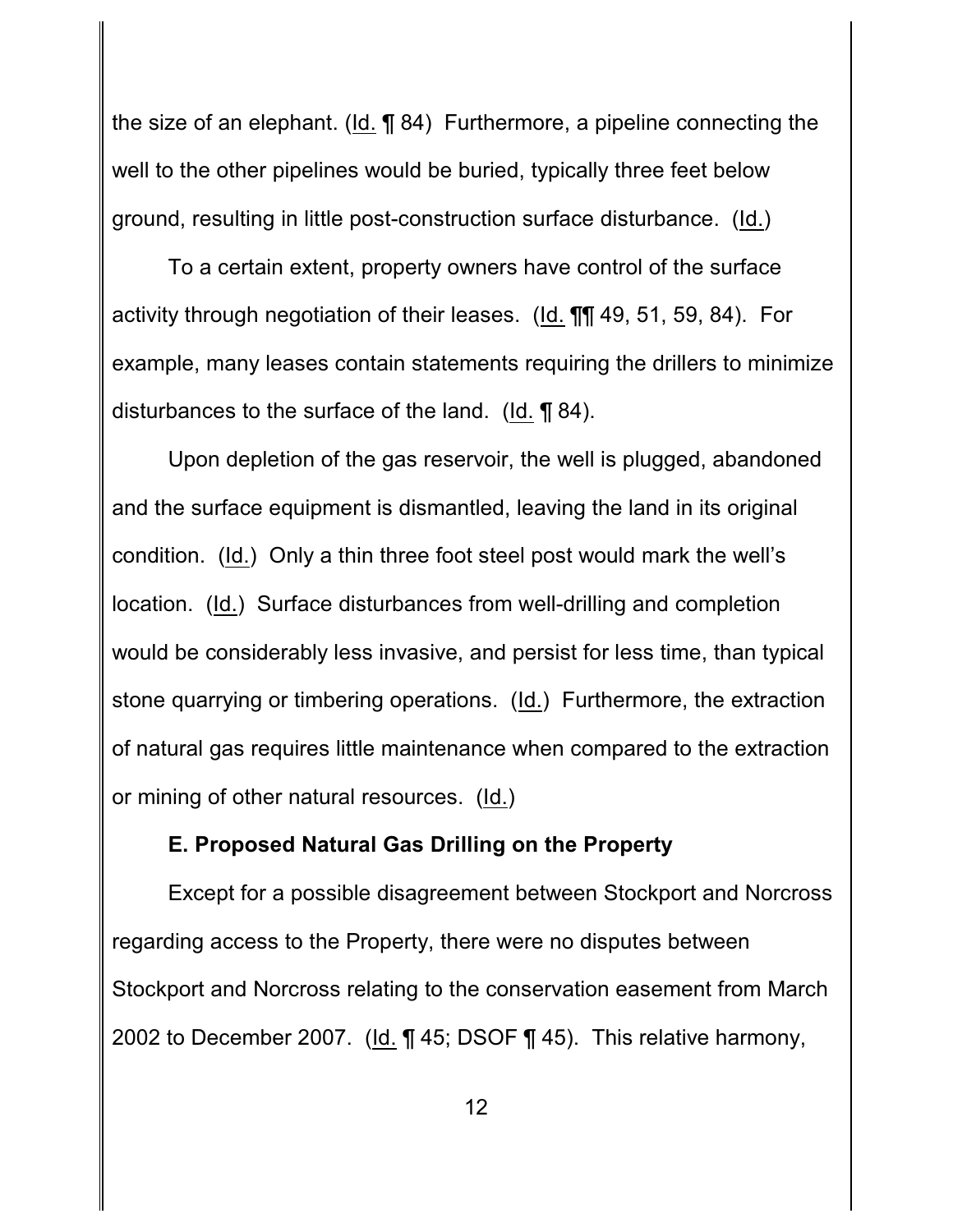however, was disrupted in 2007. During this year, Stockport learned that natural gas may be located under the property, and Stockport was approached by Chesapeake Appalachia, LLC as well as Hess Corporation in connection with leasing the Property for natural gas operations. (PSOF ¶¶ 46-47; DSOF ¶¶ 46-47, Compl. ¶ 14).

On December 19, 2007, Stockport advised Norcross of Chesapeake's offer to lease the Property. $6$  (PSOF ¶ 46; Doc. 47-7, Def.'s Dep. Ex. 20, Letter dated Dec. 19, 2007). Stockport sought to enter a lease with Chesapeake to obtain rental payments and royalties on gas extracted and sold from the Property. (DSOF ¶¶ 47-48).

Norcross, through its executive director Karen Outlaw, responded to Stockport's letter on January 16, 2008 and stated that "gas mining is prohibited under the terms of the Conservation Easement for several reasons." (Doc. 47-7, Def.'s Dep. Ex. 21, Letter dated Jan. 16, 2008). Specifically, Outlaw stated that such conduct is forbidden by the easement's prohibition of industrial or commercial uses and its prohibition of mining and certain quarrying activities. (Id.) Additionally, she expressed

 $6$  In his letter dated December 19, 2007, Rajoppi, on behalf of Stockport, stated that the lease with Chesapeake would have a duration of ten years and that the Property would have to be restored upon completion of natural gas activities. (Doc. 47-7, Def.'s Dep. Ex. 20, Letter dated Dec. 19, 2007).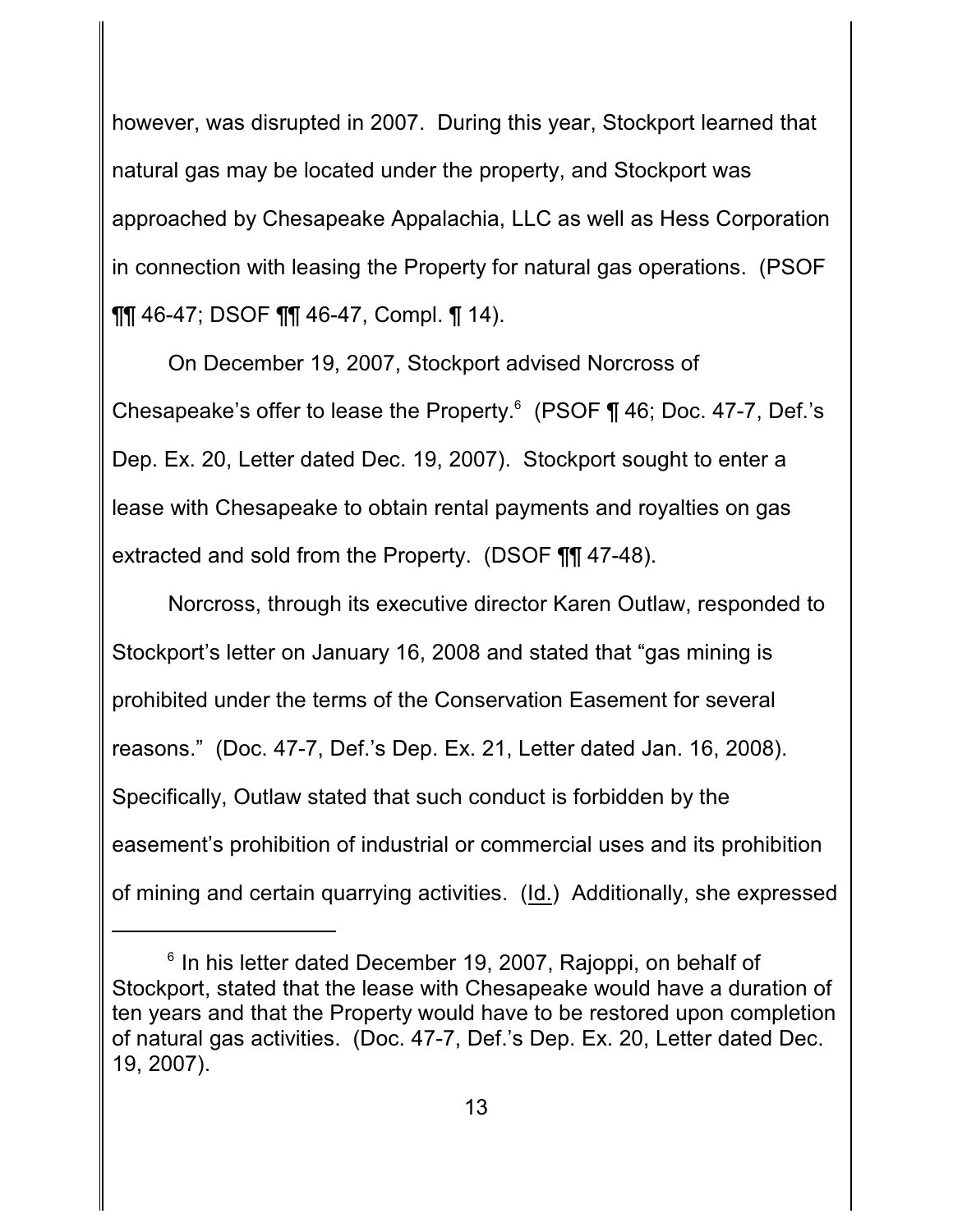Norcross' belief that the extraction of natural gas would interfere with the stated goals and values of the Conservation Easement. (Id.)

On March 5, 2008, Stockport's counsel contacted Norcross' counsel, expressing disagreement with Norcross' interpretation of the conservation easement.<sup>7</sup> (PSOF  $\P$  46). On March 25, 2008, Norcross, through its counsel, again responded that it believes the easement prevents Stockport from entering into a natural gas lease. (Id.) On April 21, 2008, Norcross' counsel sent further correspondence, stating that "[i]t is also the Norcross position that it would be a violation of Section 4(d) of the [Easement], although it is acknowledged that oil and gas drilling are not specifically mentioned in this section." (Id.)

Even though they exchanged drafts and negotiated terms, Chesapeake and Stockport did not agree with respect to any drill sites, road access plans, or final lease terms prior to the cessation of negotiations. (DSOF ¶¶ 46, 66-67). Stockport also received a draft lease from Hess Corporation; however, Stockport never responded to Hess with regard to this draft lease, nor did Stockport negotiate a lease with Hess.

 $\frac{7}{1}$  In its March 5, 2008 letter, Stockport acknowledged that, after the completion of the well drilling process, natural gas operators would need "periodic access to the well head to check pressure, etc." and that well equipment would be evident on the surface of the Property. (DSOF ¶ 86).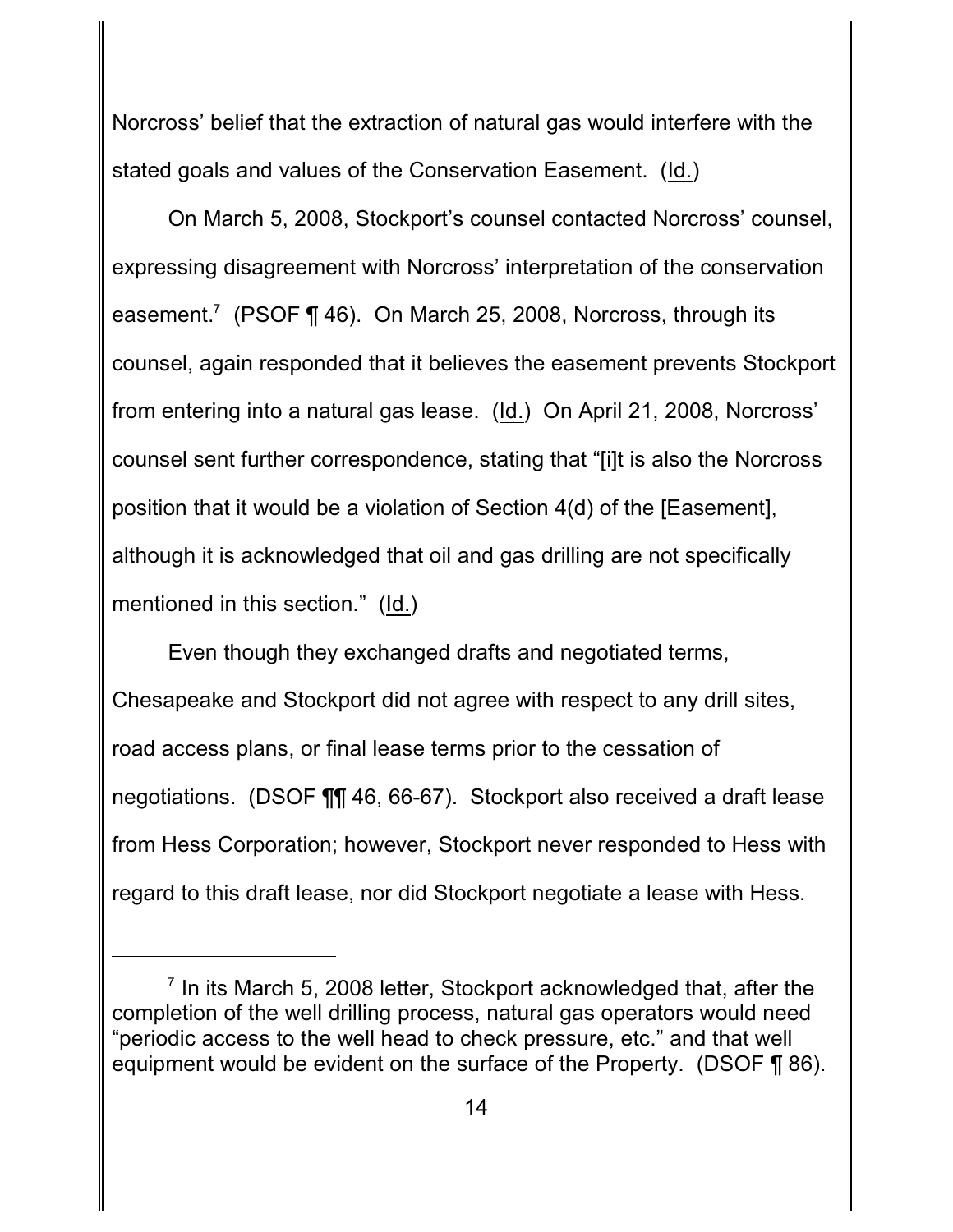(Id. ¶ 63). Presently, Stockport possesses no technically-specific plans concerning well construction, well drilling, roads, development or rededication activities relevant to the proposed natural gas operations at issue. ( $\text{Id.}$   $\P$  60).

Although Stockport never reached a final agreement with a natural gas drilling company, three aspects of the potential lease agreements are pertinent to the instant motion: (1) the use and construction of new roads; (2) the construction and use of commercial structures at drill sites and (3) the storage and removal of debris.

### *1. Use of and Construction of Roads*

During discussions regarding a possible lease, Chesapeake advised Stockport that new roads may need to be installed on the property and that such roads would be traversed by commercial vehicle traffic. (Id. ¶¶ 49- 50). In fact, a draft lease between Chesapeake and Stockport granted Chesapeake the right "to use or install roads," among other rights.<sup>8</sup> (DSOF

<sup>&</sup>lt;sup>8</sup> In a subsequent lease exchanged between Stockport and Chesapeake, this exact language ("to use or install new roads") was not included. Rather, in this subsequent draft lease, Chesapeake is granted the right "to use portions of the Leasehold acreage as designated and approved by Lessor in writing to access drilling sites on the Leasehold or on acreage unitized with acreage from the Leasehold for the construction and maintenance of roads, electric power and telephone facilities, pipelines with appurtenant facilities . . . ." (DSOF **[1]** 51-53; Doc. 47-8, Def.'s Dep. Ex. 35, Paid-Up Oil and Gas Lease).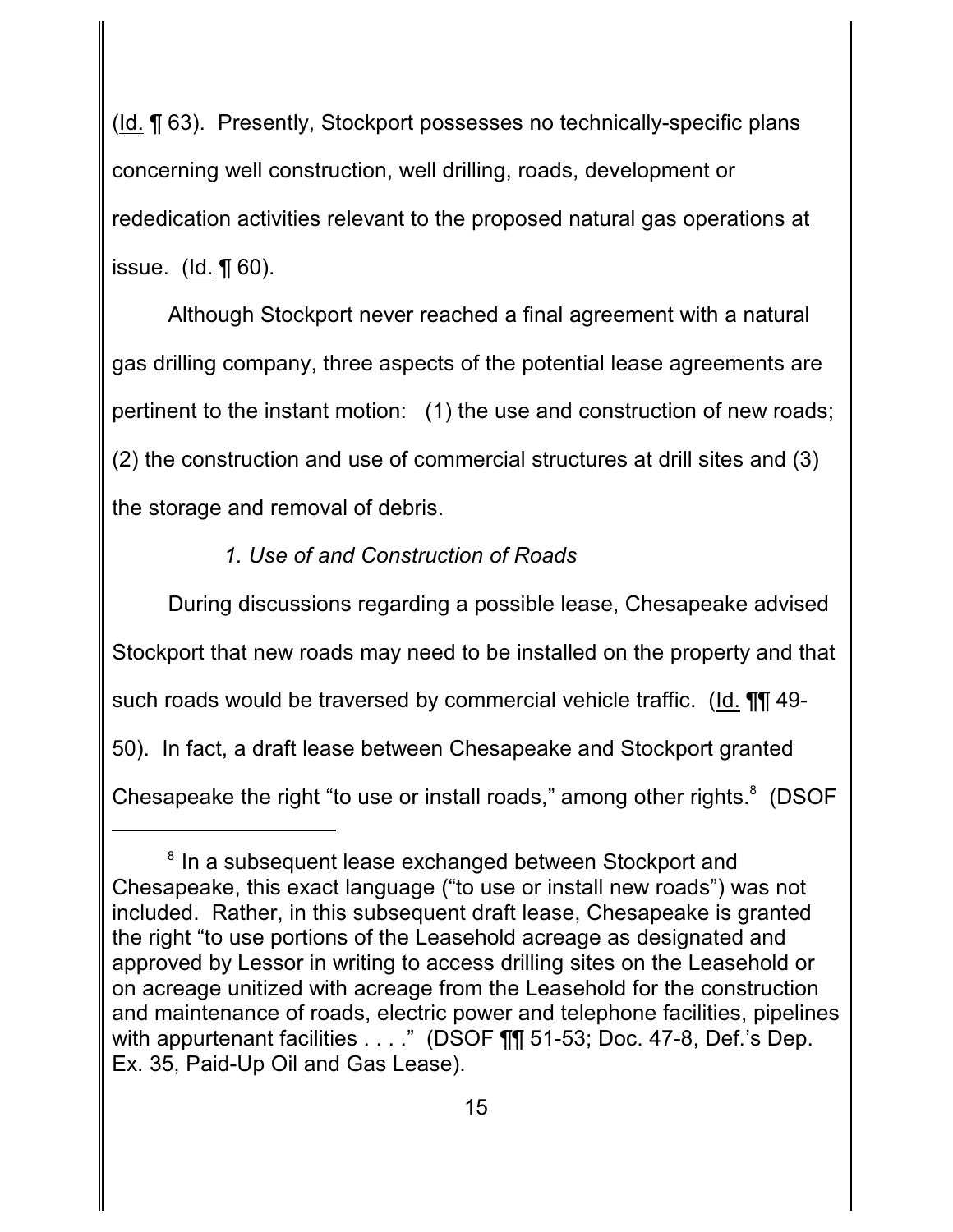¶¶ 51, 53; Doc. 47-7, Def.'s Dep. Ex. 22, Paid-Up Oil and Gas Lease).

*2. Construction and Use of Commercial Structures*

In August 2008, Chesapeake informed Stockport via email that it interpreted the "Conservation Restrictions, Item (G)" to prohibit Chesapeake from erecting or occupying any temporary dwelling structures on the leasehold. (DSOF ¶ 57). Chesapeake could not agree to this condition because, "[d]uring drilling operations, temporary facilities are on site, as drilling is a 24 hour operation and there is personnel on site at all times." (Id.) Moreover, in an August 10, 2008 email from Leonard in which Rajoppi was copied, Leonard stated that Chesapeake "will need language that will allow temporary structures during the drilling and fracking process and we'll need [Norcross] to sign off on that." (Doc. 47-7, Def.'s Dep. Ex. 30, Email dated Aug. 10, 2008).

Rajoppi and Stockport understood that it was a concern of Norcross that there not be any temporary housing units on the Property, and Rajoppi assumed that Norcross would not sign off on temporary commercial structures. (DSOF ¶ 56; PSOF ¶ 56). In addition to acknowledging the possibility that temporary structures are necessary for natural gas operations, both Stockport and Norcross accept the fact that natural gas operations require a substantial amount of industrial and commercial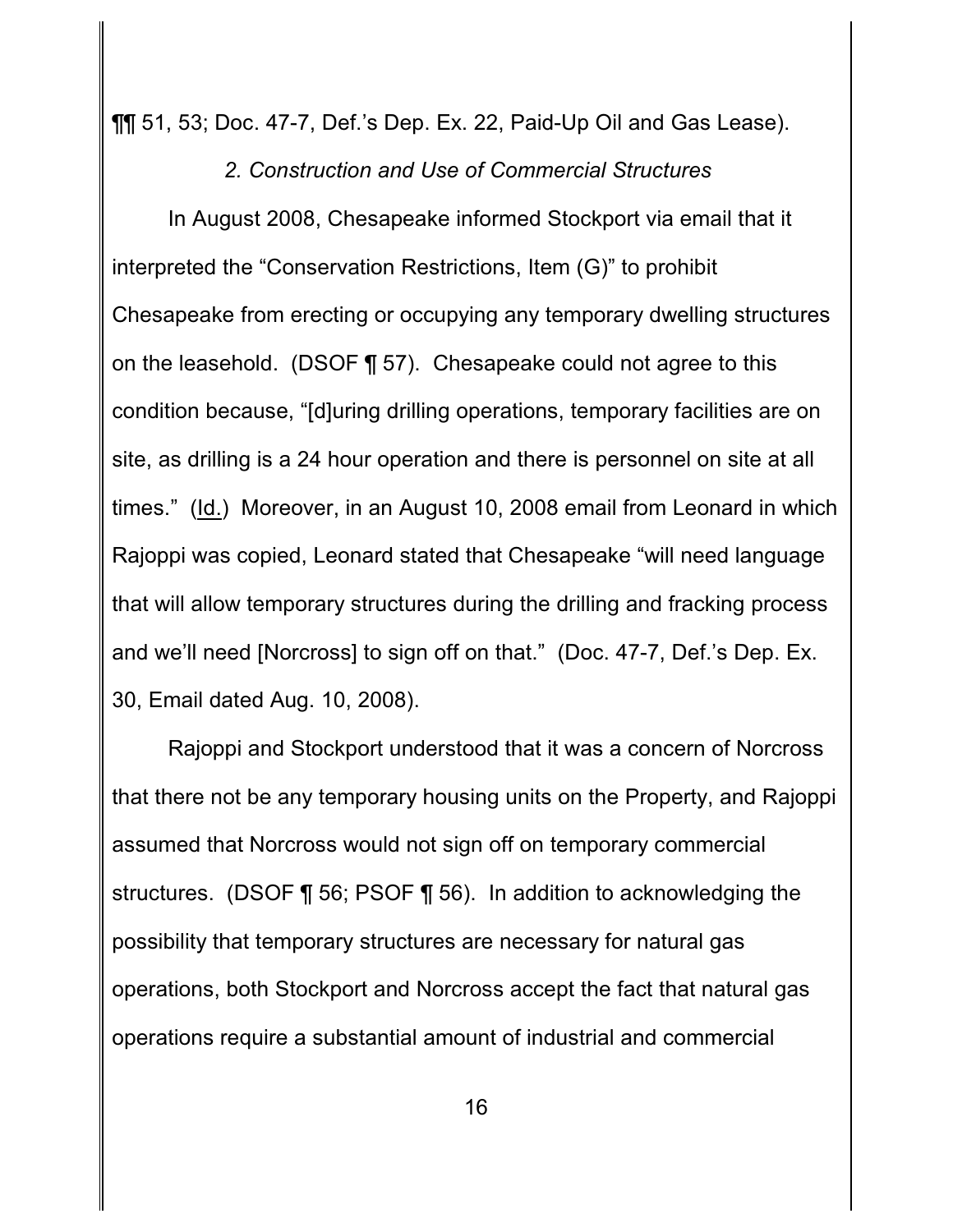equipment to be brought on the property. (DSOF ¶ 59; PSOF ¶ 59).

# *3. Storage and Removal of Debris*

Both the Chesapeake and Hess proposed leases contained provisions that contemplated and accounted for the presence of debris during the exploration and production operations. (DSOF ¶¶ 62, 64; PSOF ¶¶ 62, 64). Condition No. 26 to Chesapeake's Oil and Gas Lease Addendum states that Chesapeake will remove "all debris" at the cessation of operations. (DSOF ¶ 62). Condition 18.4 of the Hess form lease similarly provides that "debris created from Lessee's operations will be moved to a mutually acceptable location in accordance with all applicable laws" and that debris shall be removed from the property at the conclusion of the operations. (Id. ¶ 64; Doc. 47-8, Def.'s Dep. Ex. 40, Hess Lease).

# **F. Procedural History**

On March 18, 2011, Stockport filed a one count complaint against Norcross seeking a declaratory judgment pursuant to 28 U.S.C. § 2201, *et seq.*, the Declaratory Judgment Act. (See Compl.). Stockport contends that the conservation easement does not prohibit natural gas drilling, which Stockport argues is treated differently from coal mining under Pennsylvania law. (See id. ¶¶ 29-39). Stockport further avers that the parties to the conservation easement did not intend for its provisions to prohibit natural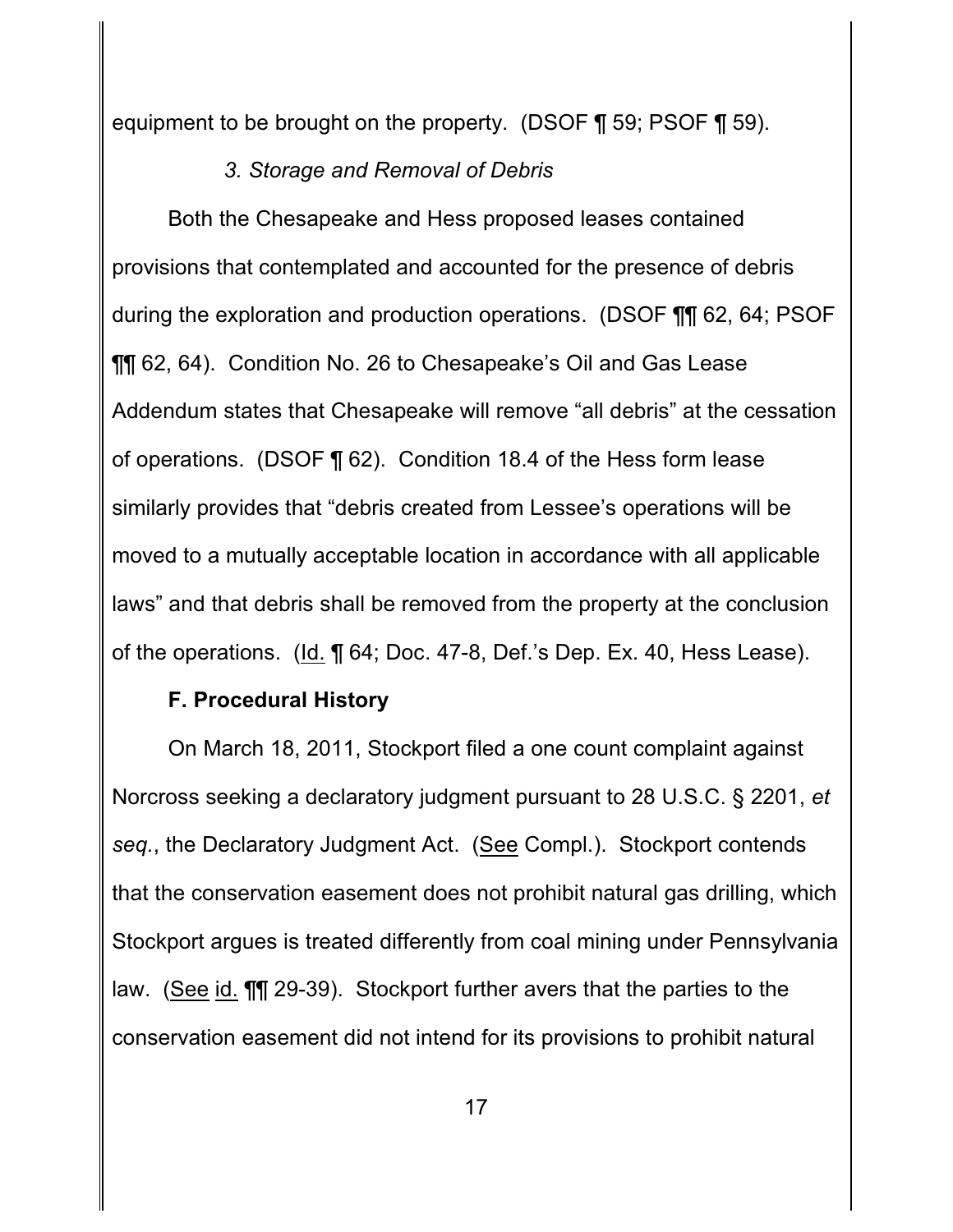gas exploration. (See id. ¶¶ 44, 46).

Norcross responded to the complaint with a Rule 12(b)(6) motion to dismiss on the grounds that a natural gas lease is obviously inconsistent with the conservation easement. (Doc. 4, Mot. to Dismiss). Stockport opposed Norcross' motion to dismiss and asserted that the court should treat Norcross' motion to dismiss as a motion for summary judgment pursuant to Federal Rule of Civil Procedure 12(d). (Doc. 10, Cross-Mot. for Summ. J.). The court denied Norcross' motion to dismiss and Stockport's cross motion for summary judgment. (Doc. 35, Mem. & Order dated Mar. 1, 2012).

On March 15, 2012, defendant filed an answer to the complaint in which it asserted a counterclaim against plaintiff for a declaration that the conservation easement prohibits natural gas extraction via surface drilling. (Answer ¶ 75). The parties engaged in discovery for the next eight months, and, at the close of discovery, defendant filed a motion for summary judgment. (Doc. 46, Mot. For Summ. J.). The parties fully briefed this motion and the court held oral argument, bringing this case to its current posture.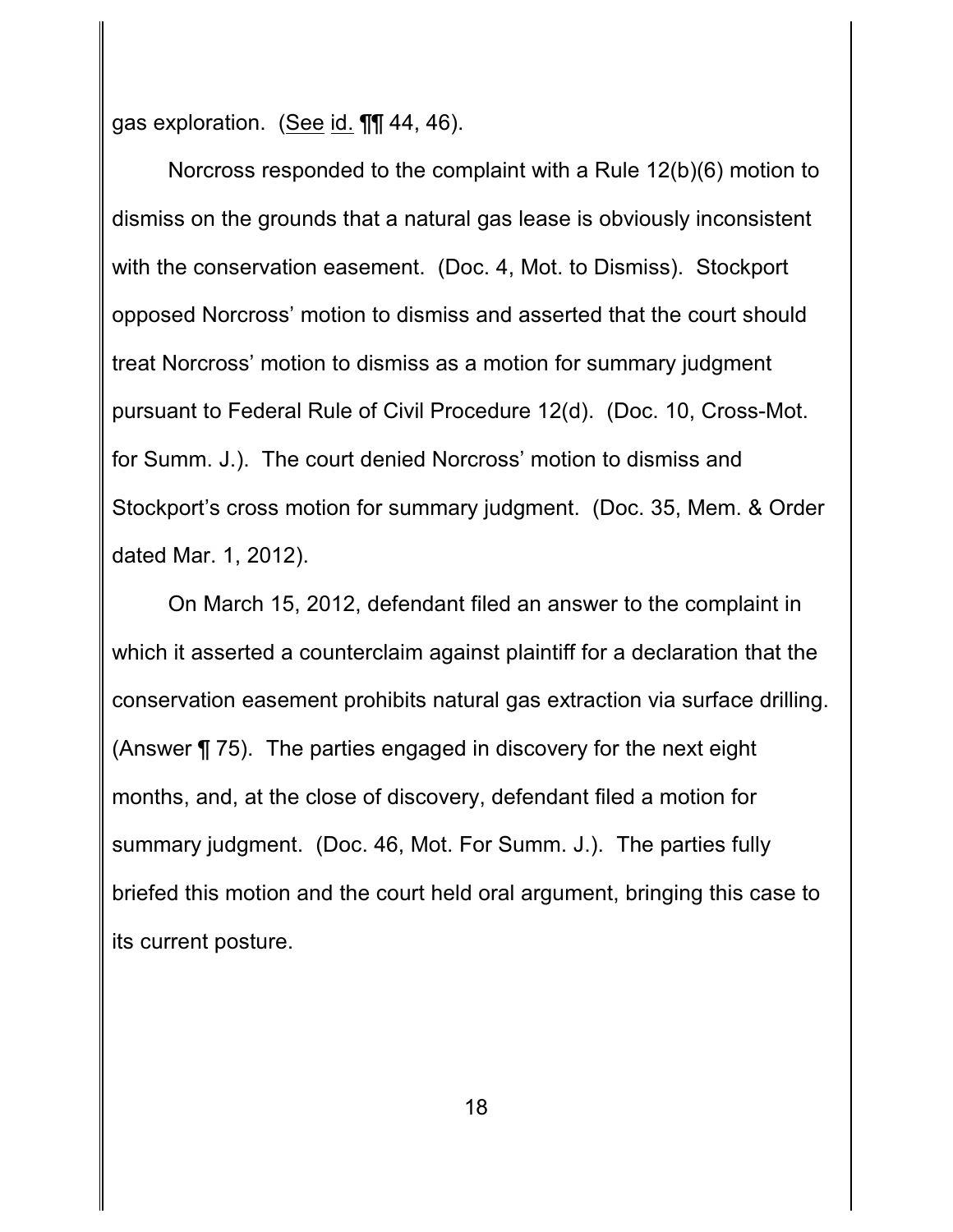## **Jurisdiction**

This court has jurisdiction pursuant to the diversity statute, 28 U.S.C. § 1332. Plaintiff Stockport Mountain Corporation LLC is a Pennsylvania limited liability company with a place of business in Pennsylvania. Defendant Norcross Wildlife Foundation, Inc. is a Massachusetts corporation with a place of business in New York. Although this action is one for declaratory relief pursuant to 28 U.S.C. § 2201, the amount in controversy is nevertheless in excess of \$75,000 as the potential value of the ten-year lease on the Land is in excess of this amount. See Columbia Gas Transmission Corp. v. Tarbuck, 62 F.3d 538, 541 (3d Cir.1995) ("Where the plaintiff in a diversity action seeks injunctive or declaratory relief, the amount in controversy . . . . is determined by the value of the object of the litigation." (internal quotation omitted)). Because complete diversity of citizenship exists between the parties and the amount in controversy exceeds \$75,000.00, the court has jurisdiction over the case. See 28 U.S.C. § 1332.

Because we sit in diversity, the substantive law of Pennsylvania shall apply to the instant case. $9$  Chamberlain v. Giampapa, 210 F.3d 154, 158

 $\degree$  The court notes that neither party disputes the application of substantive Pennsylvania state law and that the choice of law provision of the conservation easement provides that the "Easement shall be governed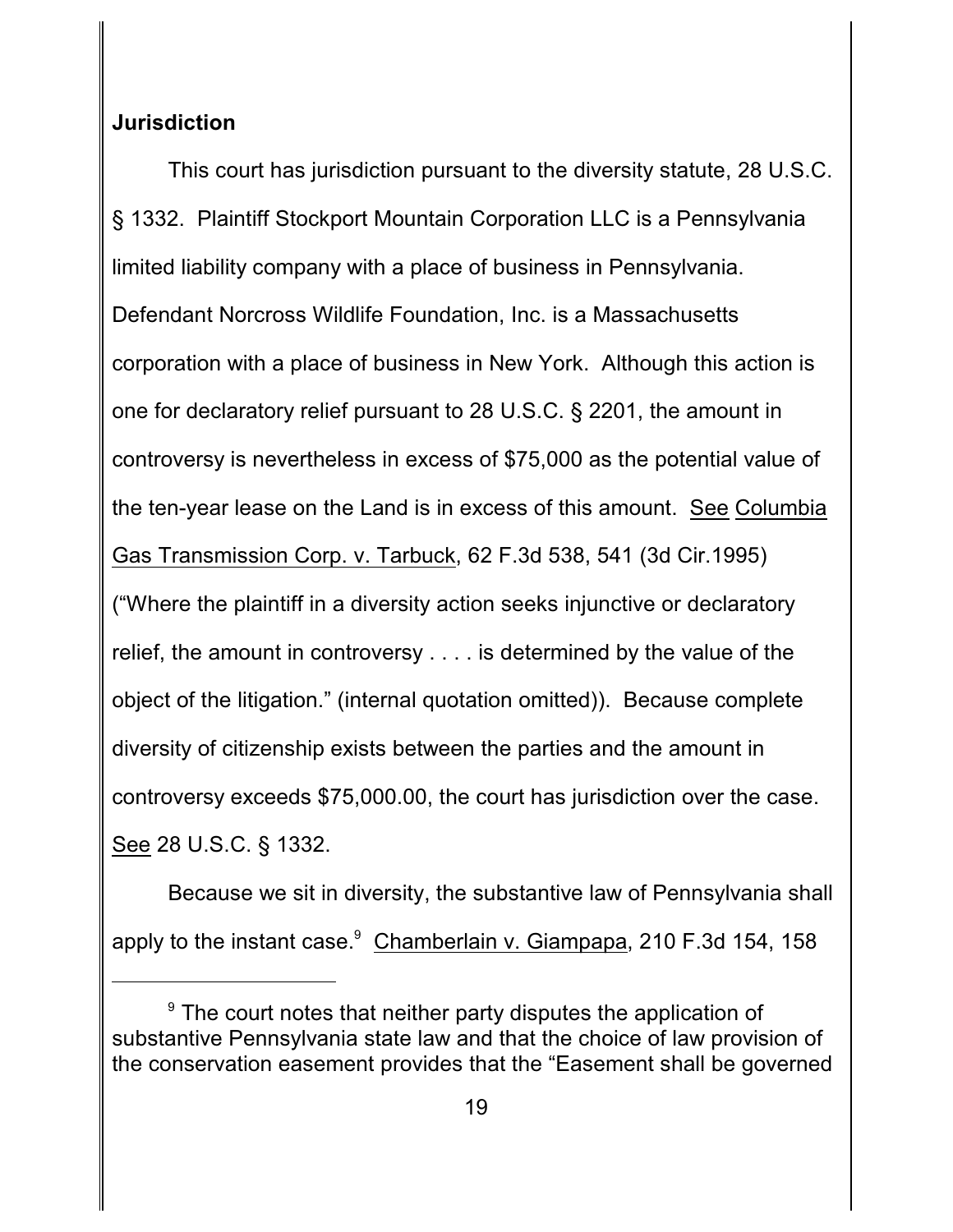(3d Cir. 2000) (citing Erie R.R. v. Tompkins, 304 U.S. 64, 78 (1938)). However, "federal courts are to apply state substantive law and federal procedural law." Hanna v. Plumer, 380 U.S. 460, 465 (1965). The instant case is before the court in the form of a declaratory judgment action, and Federal Courts have concluded that declaratory judgment actions are procedural rather than substantive. See Munich Welding, Inc. v. Great Am. Ins., Co., 415 F. Supp. 2d 571, 574 (W.D. Pa. 2006) (citing Fed. Kemper Ins. Co. v. Rauscher, 807 F.2d 345, 352 (3d Cir. 1986)). As a result, the court will apply substantive Pennsylvania law in interpreting the conservation easement in addition to the procedural strictures of the federal Declaratory Judgment Act, 28 U.S.C. § 2201.

#### **Standard of Review**

Granting summary judgment is proper "'if the pleadings, depositions, answers to interrogatories, and admissions on file, together with the affidavits, if any, show that there is no genuine issue as to any material fact and that the moving party is entitled to judgment as a matter of law.'" Knabe v. Boury Corp., 114 F.3d 407, 410 n.4 (3d Cir. 1997) (quoting FED. R. CIV. P. 56(c)). "[T]his standard provides that the mere existence of *some* alleged factual dispute between the parties will not defeat an

by the laws of the State of Pennsylvania." (C.E. at 11).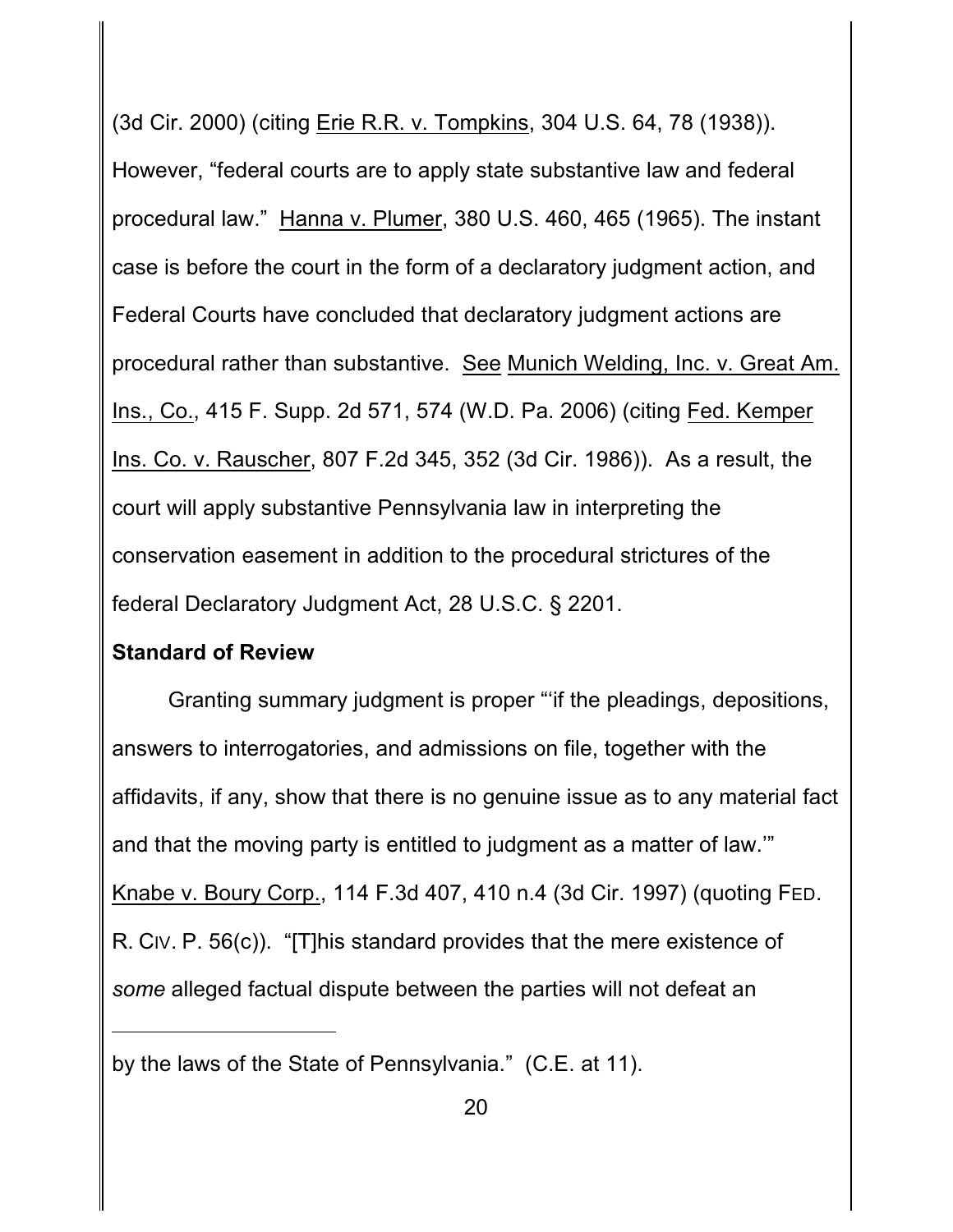otherwise properly supported motion for summary judgment; the requirement is that there be no *genuine* issue of *material* fact." Anderson v. Liberty Lobby, Inc., 477 U.S. 242, 247-48 (1986) (emphasis in original).

 In considering a motion for summary judgment, the court must examine the facts in the light most favorable to the party opposing the motion. Int'l Raw Materials, Ltd. v. Stauffer Chem. Co., 898 F.2d 946, 949 (3d Cir. 1990). The burden is on the moving party to demonstrate that the evidence is such that a reasonable jury could not return a verdict for the non-moving party. See Anderson, 477 U.S. at 248. A fact is material when it might affect the outcome of the suit under the governing law. Id. Where the non-moving party will bear the burden of proof at trial, the party moving for summary judgment may meet its burden by establishing that the evidentiary materials of record, if reduced to admissible evidence, would be insufficient to carry the nonmovant's burden of proof at trial. Celotex Corp. v. Catrett, 477 U.S. 317, 322 (1986). Once the moving party satisfies its burden, the burden shifts to the non-moving party, who must go beyond its pleadings, and designate specific facts by the use of affidavits, depositions, admissions, or answers to interrogatories demonstrating a genuine issue for trial. Id. at 324; see also Goode v. Nash, 241 F. App'x 868 (3d Cir. 2007) ("[A]lthough the party opposing summary judgment is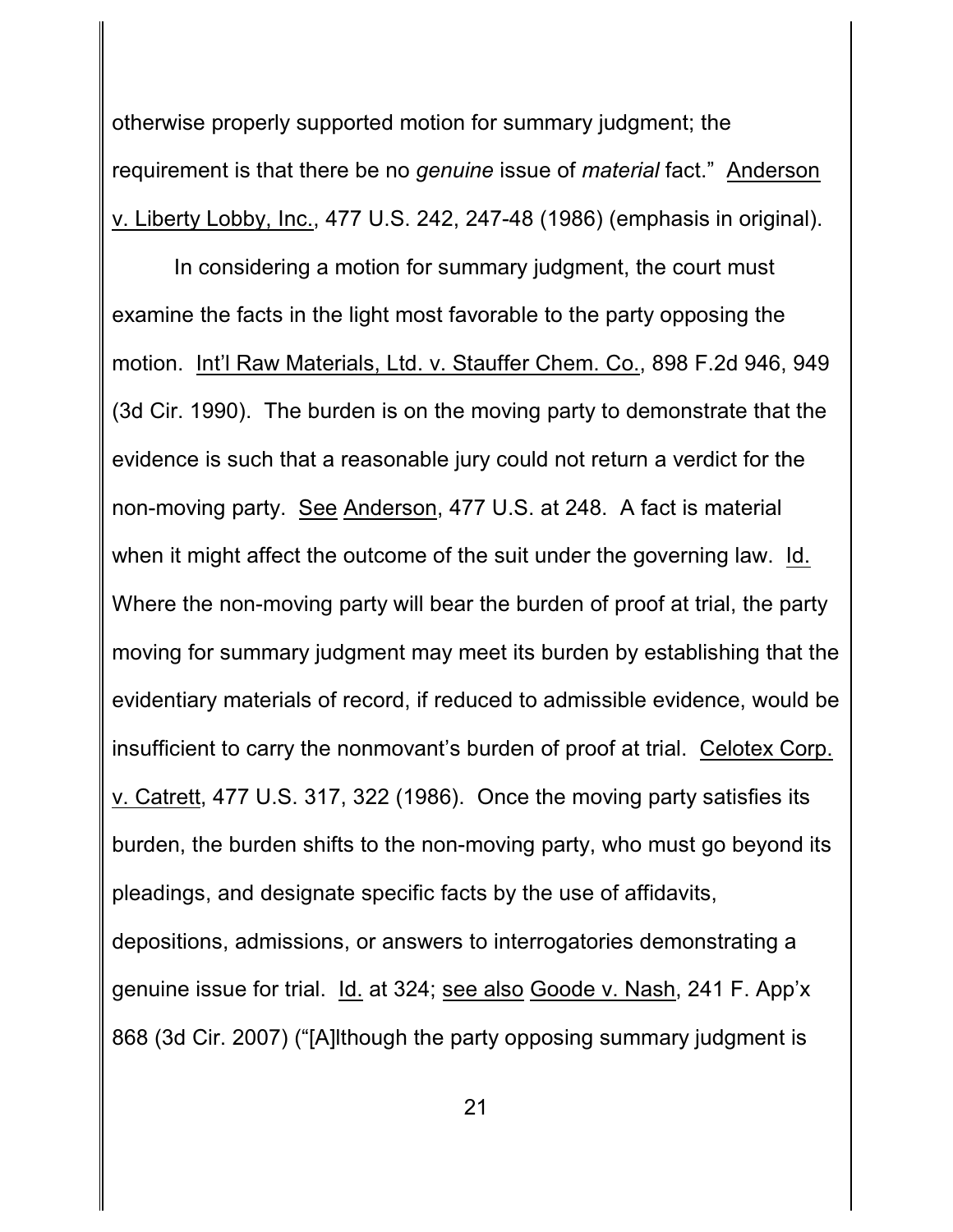entitled to 'the benefit of all factual inferences in the court's consideration of a motion for summary judgment, the nonmoving party must point to some evidence in the record that creates a genuine issue of material fact,' and 'cannot rest solely on assertions made in the pleadings, legal memorandum, or oral argument.'" (quoting Berckeley Inv. Grp., Ltd. v. Colkitt, 455 F.3d 195, 201 (3d Cir. 2006))).

#### **Discussion**

At the close of discovery, Norcross filed a motion for summary judgment. Norcross' motion does not ask the court to consider whether natural gas drilling is generally harmful to the environment or whether natural gas drillers can restore explored properties to pristine conditions. Nor is the court placed in a position where it must decide the validity of the conservation easement; the parties largely agree that it is valid and legally enforceable. Rather, the court must decide if genuine issues of material fact exist with respect to the permissibility of surface drilling for natural gas under the conservation easement.

The court will first assess whether a genuine issue of material fact exists with respect to the permissibility of surface drilling for natural gas under the conservation easement. Then, the court will decide whether Norcross is entitled to attorneys' fees and costs pursuant to section 7.2 of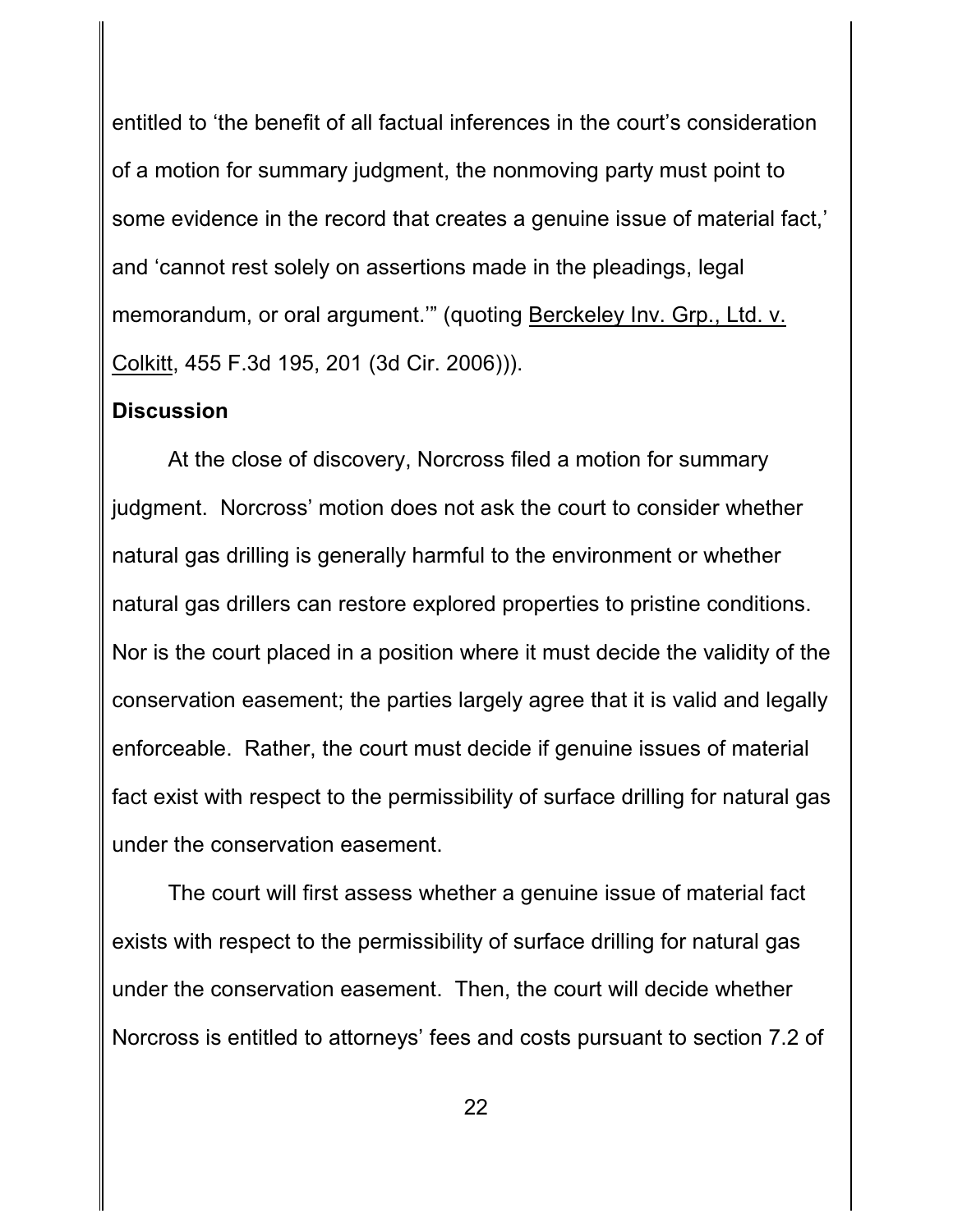the conservation easement.

# **I. No Genuine Issue of Material Fact Exists Regarding the Impermissibility of Surface Natural Gas Drilling on the Property**

Norcross contends that Stockport fails to satisfy its burden to demonstrate the permissibility of surface natural gas drilling activities under the conservation easement. Specifically, Norcross asserts that such activities are prohibited by section 4 of the conservation easement. Stockport disagrees with Norcross' assertion and maintains that, even after discovery has been completed, the terms of the conservation easement remain ambiguous. Given these alleged ambiguities, Stockport contends that the analysis in our motion to dismiss opinion remains undisturbed. After careful consideration, the court agrees with Norcross that Stockport has failed to meet its burden to demonstrate the permissibility of natural gas activities under the conservation easement.

In Pennsylvania, courts will first look to the language of a contract when attempting to determine the parties' intent, and when the language of the contract is unambiguous, courts will enforce the express language of the contract as it embodies the intent of the parties. See Steuart v. McChesney, 444 A.2d 659, 661 (Pa. 1982); see also Crawford Cent. Sch. Dist. v. Commonwealth, 888 A.2d 616, 623 (Pa. 2005) (noting that "[w]hen contractual language is clear and unequivocal, its meaning must be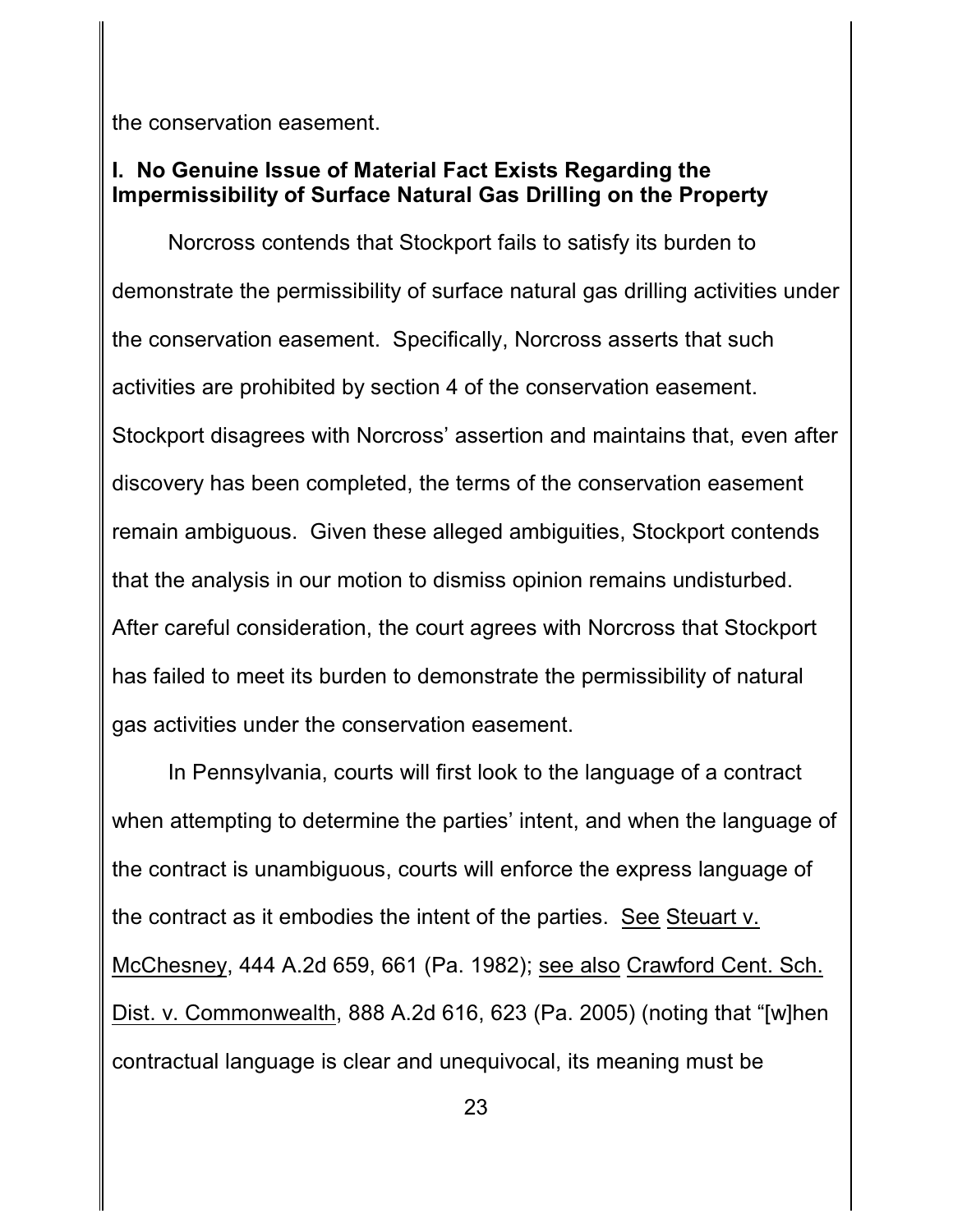determined by its contents alone."). Courts apply the same rules of construction to easement grants as they do to contracts. See Zettlemoyer v. Transcon. Gas Pipeline Corp., 657 A.2d 920, 924 (Pa. 1995) (citations omitted). Thus, as is the case with any contract, "the rights conferred by the grant of an express easement must be ascertained solely from the language of the deed, provided that the deed language is unambiguous." PARC Holdings, Inc. v. Killian, 785 A.2d 106, 112 (Pa. Super. Ct. 2001).

In this case, Stockport contends that trial is necessary to resolve ambiguities in the language of the easement. The court disagrees. Whether a contract is ambiguous is a question of law and the burden rests on the party claiming that ambiguity exists to show the necessary indefiniteness of meaning. See Baldwin v. Univ. of Pittsburgh Med. Ctr., 636 F.3d 69, 76 (3d Cir. 2011) ("Courts have the responsibility to determine as a matter of law whether contract terms are clear or ambiguous." (citing Mellon Bank, N.A. v. Aetna Bus.Credit, Inc., 619 F.2d 1001, 1011 (3d Cir. 1980)); Int'l Union United Auto., Aerospace & Agric. Implement Workers of Am. v. Skinner Engine Co., 188 F.3d 130, 145 (3d Cir. 1999) ("'The party claiming that a contract is ambiguous must first convince the judge this is the case . . . .'" (quoting Murphy v. Keystone Steel & Wire Co., 61 F.3d 560, 565 (7th Cir. 1995))).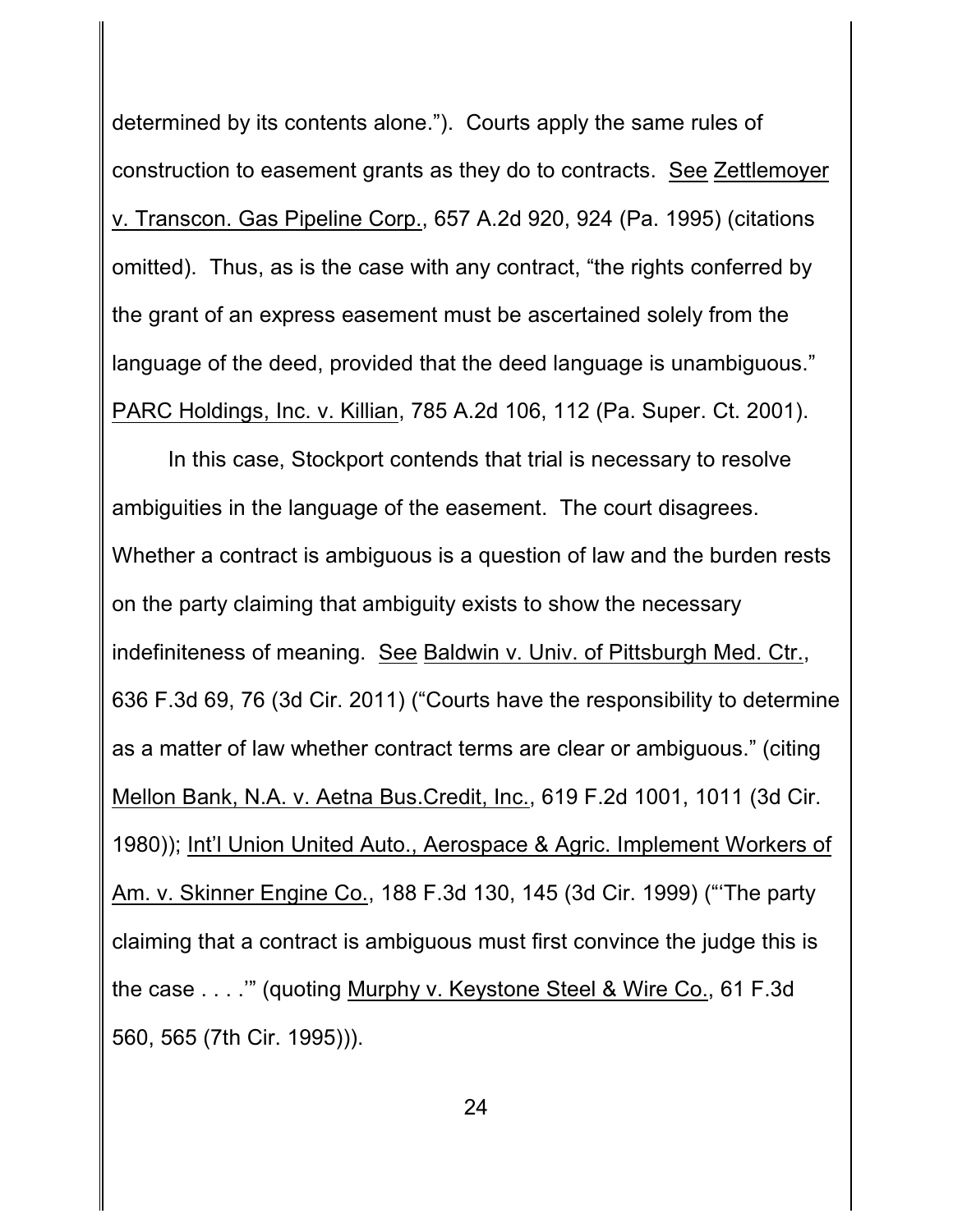To determine whether a contract is ambiguous, courts applying Pennsylvania law must "consider 'the words of the contract, the alternative meaning suggested by counsel, and the nature of the objective evidence to be offered in support of the meaning.'" Baldwin, 636 F.3d at 76 (quoting Mellon Bank, N.A., 619 F.2d at 1011). The objective, extrinsic evidence courts may use to assess whether an ambiguity exists includes "the structure of the contract, the bargaining history, and the conduct of the parties that reflects their understanding of the contract's meaning." In re New Valley, 89 F.3d 143, 150 (3d Cir. 1996) (citing Teamsters Indus. Emps. Welfare Fund v. Rolls-Royce Motor Cars, Inc., 989 F.2d 132, 135 (3d Cir. 1993)). "Extrinsic evidence notwithstanding, the parties remain bound by the appropriate objective definition of the words they use to express their intent." Baldwin, 636 F.3d at 76 (quoting Mellon Bank, N.A., 619 F.2d at 1013); see also Seven Springs Farm, Inc. v. Croker, 748 A.2d 740, 750 (Pa. Super. Ct. 2000) (holding that in the absence of technical terminology, the words of a contract are to be construed according to their plain and ordinary meaning); Stewart v. McChesney, 444 A.2d 659, 661 (Pa. 1982) ("The accepted and plain meaning of the language used, rather than the silent intentions of the contracting parties, determines the construction to be given [to] the agreement.").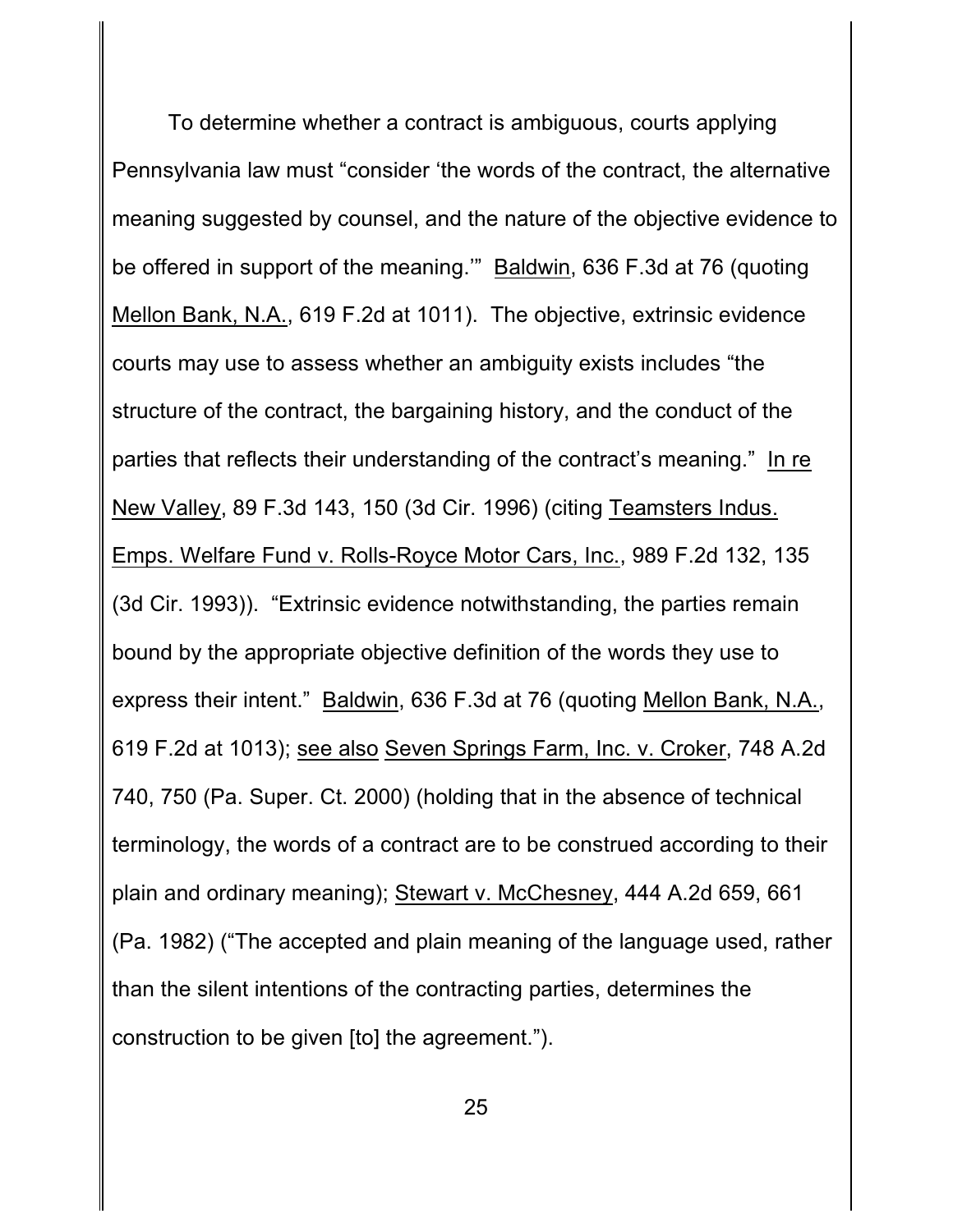Moreover, the Pennsylvania General Assembly recognized "the importance and significant public and economic benefit of conservation and preservation easements" and enacted the Pennsylvania Conservation and Preservation Easement Act (hereinafter the "Act"). 32 PA. CONS. STAT. ANN. § 5052. The Act instructs courts interpreting conservation easements to construe the terms of those easements liberally. See 32 PA. CONS. STAT. ANN. § 5055(c)(2). More specifically, the Act provides that "[a]ny general rule of construction to the contrary notwithstanding, conservation or preservation easements shall be liberally construed in favor of the grants contained therein to effect the purposes of those easements and the policy and purpose of this act." Id. The Act also addresses Pennsylvania law's historical prejudice against negative easements and provides that "[a] conservation or preservation easement is valid even though . . . it imposes a negative burden." 32 PA. CONS. STAT. ANN. § 5056. Thus, the court will first liberally construe and examine the words within the conservation easement and then turn its attention to any objective, extrinsic evidence.<sup>10</sup>

 $10$  Stockport contends that the court should narrowly construe the easement against Norcross because it is a negative restriction. Stockport maintains that the Act does not apply because Norcross was not registered with the Pennsylvania Department of State at the time the conservation easement was executed. Stockport asserts that Norcross does not have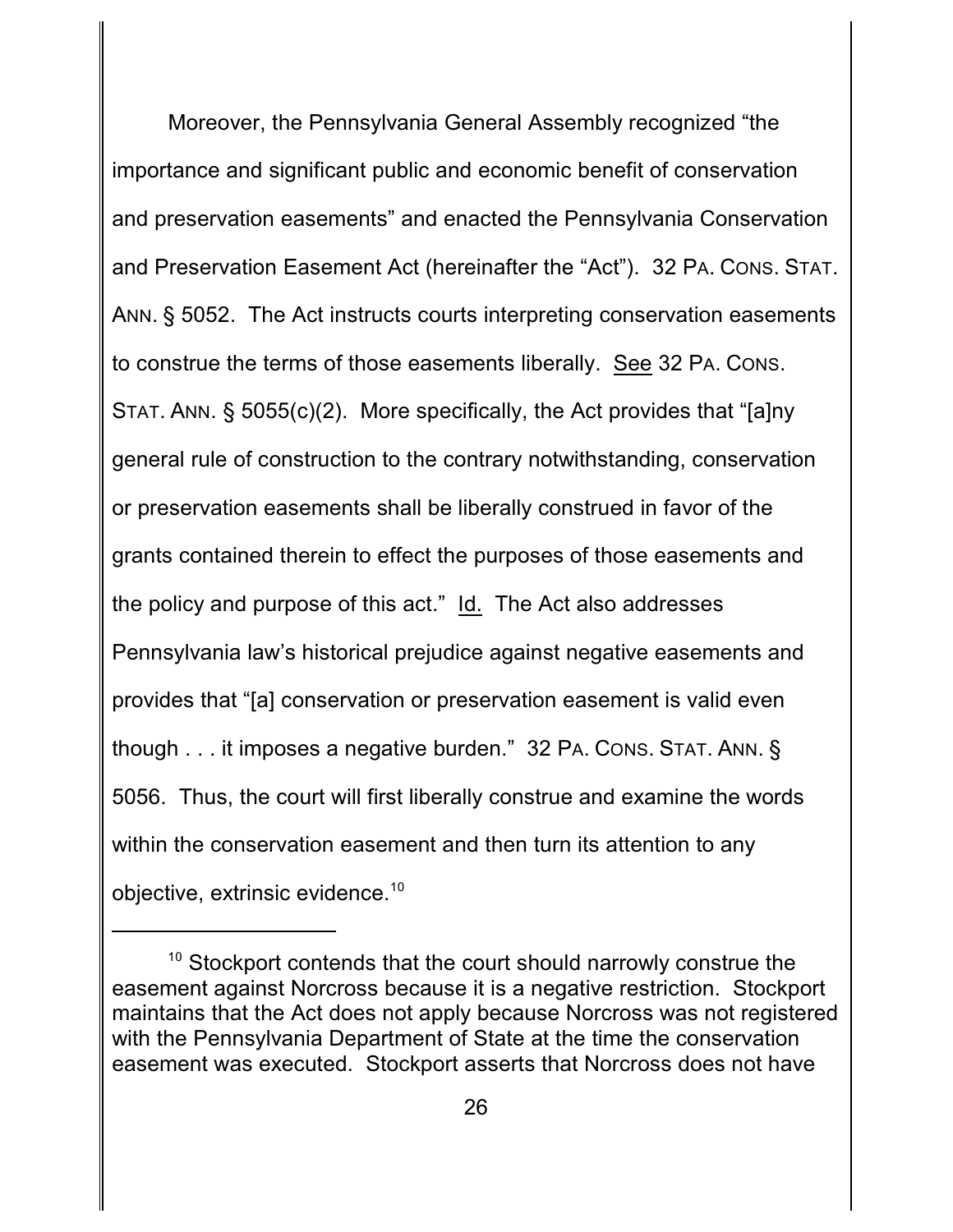### **A. Section 4 of the Conservation Easement**

The words constituting the conservation easement are susceptible to only one reasonable interpretation with respect to the instant issue; that surface natural gas drilling on the property is prohibited. To reach this conclusion, the court did not need to look beyond section 4(c) of the easement, which prohibits "industrial or commercial uses of any kind."<sup>11</sup> (CE at 4). "Industrial" and "commercial" are not defined in the conservation easement, as such, the court will give these words their ordinary

<sup>11</sup> Although the prohibitions on the construction of new roads, the dumping of debris and the construction of new structures potentially impact the proposed natural gas drilling operations, the court need not examine these other provisions because natural gas drilling falls under the industrial and commercial prohibition.

standing to challenge the conservation easement as "[a] holder of the easement" under the Act because such holders, by definition, must be registered with the Department of State. See 32 PA. CONS. STAT. ANN. §§ 5053, 5055(a)(4). The court, however, does not find merit with this technical argument. It is undisputed that Norcross is currently registered with the Department of State. (Doc. 52, Br. in Opp'n to Def.'s Mot. for Summ. J. at 20 n.5). The Act does not specify when such a charitable organization must register with the Department of State to qualify as a "holder." See 32 PA. CONS. STAT. ANN. § 5053. Additionally, given the undisputed validity of the conservation easement, the court finds that, at a minimum, Norcross qualifies as a third-party with the right of enforcement. See 32 PA. CONS. STAT. ANN. § 5055(a)(5). Thus, the court will construe the conservation easement liberally, as courts are instructed by the Act.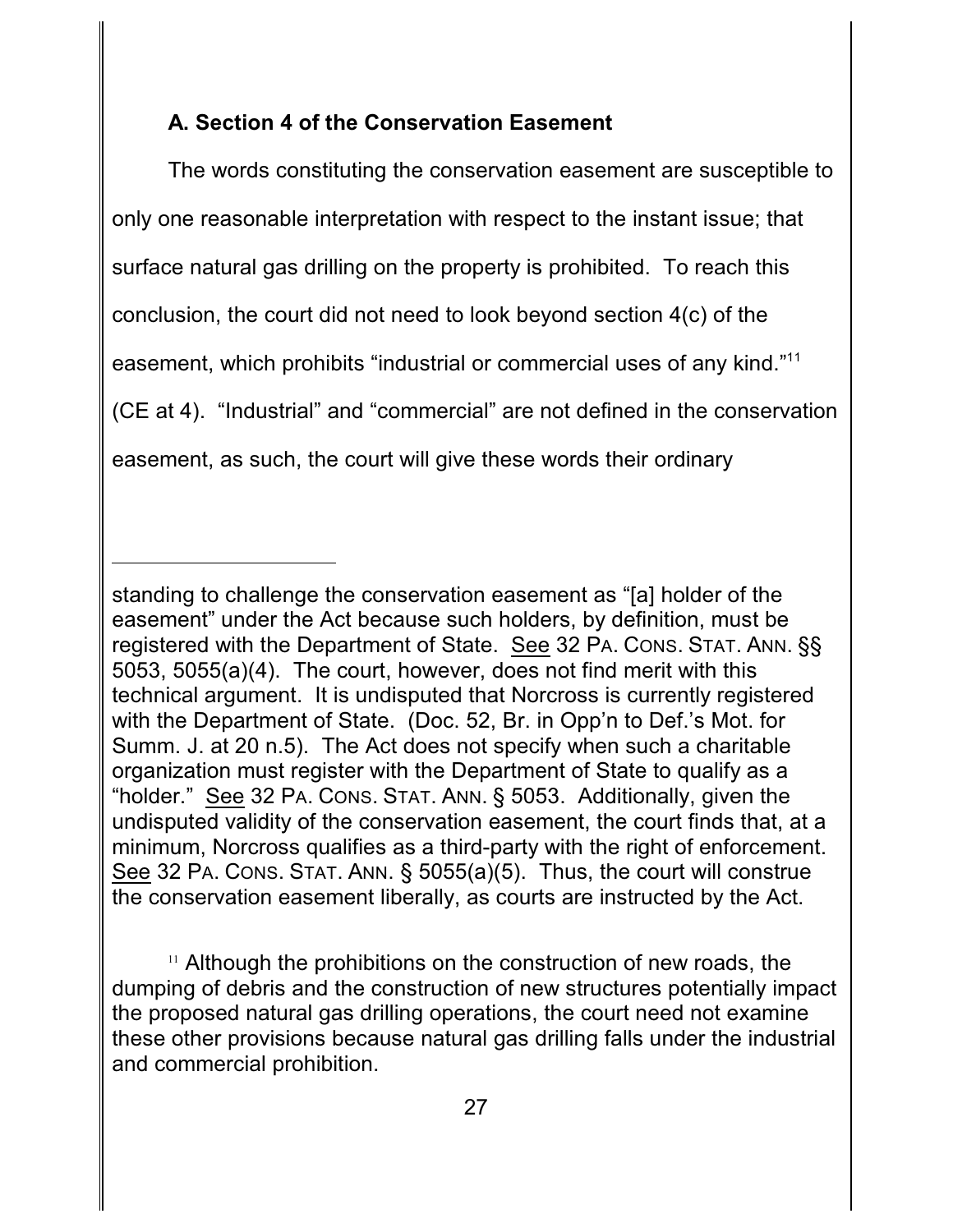meaning.<sup>12</sup> See Kripp v. Kripp, 849 A.2d 1159, 1163 (Pa. 2004).

"Commercial" is defined as "occupied with or engaged in commerce or work intended for commerce." *Commercial*, MERRIAM-WEBSTER DICTIONARY ONLINE, http://www.merriam-

webster.com/dictionary/commercial (last visited Aug. 22, 2013).

"Commerce" is defined as "the exchange or buying and selling of commodities on a large scale involving transportation from place to place." *Commerce*, MERRIAM-WEBSTER DICTIONARY ONLINE, http://www.merriamwebster.com/dictionary/commerce (last visited Aug. 22, 2013). "Industrial" is defined as "of or relating to industry," and "industry" is defined as "systematic labor especially for some useful purpose or the creation of something of value," or, industry is alternatively defined as "a distinct group of productive or profit-making enterprises." *Industrial*, MERRIAM-WEBSTER DICTIONARY ONLINE, http://www.merriam-webster.com/dictionary/industrial (last visited Aug. 22, 2013); *Industry*, MERRIAM-WEBSTER DICTIONARY ONLINE, http://www.merriam-webster.com/dictionary/industry (last visited Aug. 22, 2013).

 $12$  To help shed light on the common meaning of "commercial" and "industrial," both Stockport and Norcross rely upon the Merriam-Webster Online Dictionary. The court finds this resource illustrative and will use it to shed light on the common definitions of "commercial" and "industrial."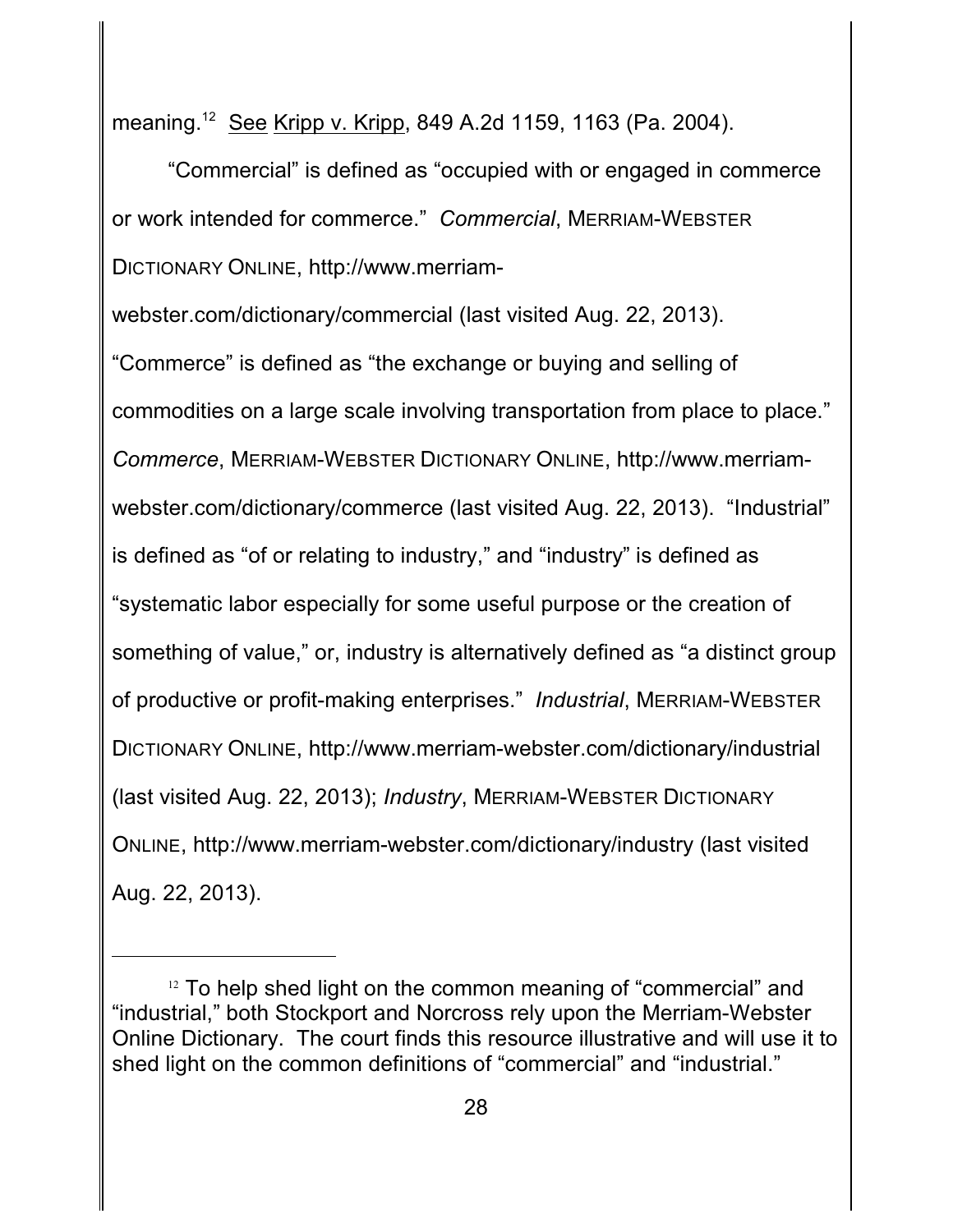Here, Stockport seeks to enter into a lease with a natural gas driller to obtain rental payments and royalties on gas extracted and sold from the Property. Because the proposed natural gas activities necessarily involves the division of proceeds from the sale and transportation of a commodity, such activities fall under the common meanings of "commerce" and are "commercial" in nature. Such activity would also be "commercial" in nature because drilling would require the use of commercial traffic and the erection of temporary commercial structures.

Moreover, all parties agree that the drilling process involves the use of machinery in a systematic effort to generate marketable natural gas. Accordingly, the proposed natural gas activities fall under the common meaning of "industry" and are "industrial" in nature given the fact that any natural gas would be produced via the systematic efforts of employees operating machinery. $^{13}$  As such, when the conservation easement at issue

 $13$  The court notes that Federal regulations recognize mineral mining and "oil and gas exploration, production, processing, or treatment operations" as one of the eleven categories of industrial activities that require NPDES permits for stormwater discharge. See 40 C.F.R. § 122.26(b)(14)(iii). Moreover, the North American Industry Classification System, the standard used by statistics agencies in classifying businesses, classifies drilling oil and gas wells as an industry. (Doc. 47-11, Harvey Decl. Ex. B, NAISC Code 213111). Although such sources are not dispositive with respect to the definitions of words used in the conservation easement, the court finds that these sources inform our decision that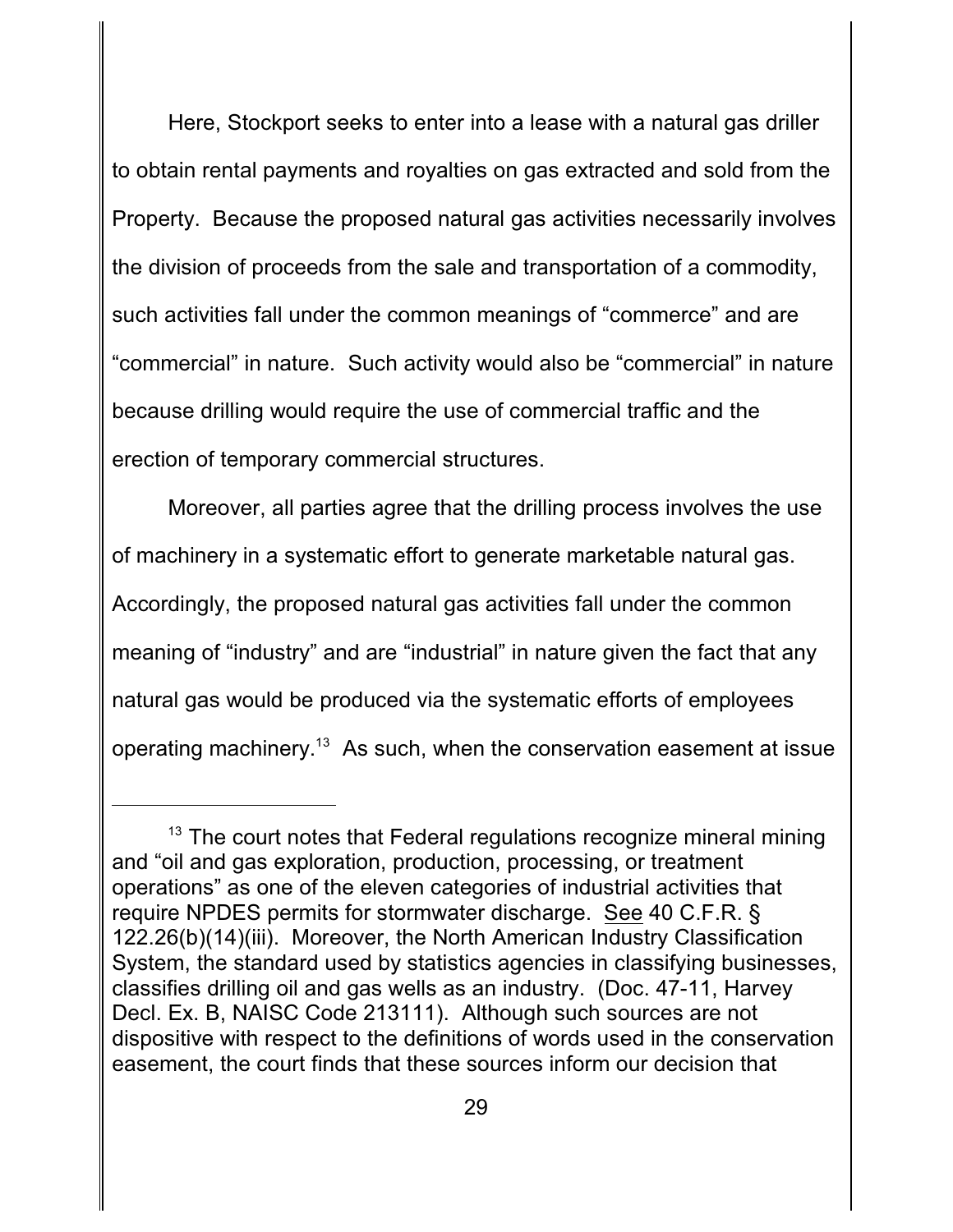is liberally construed, the proposed natural gas activity falls under section 4(c)'s prohibition of "commercial" or "industrial" activity.

Stockport contends that genuine issues of material fact preclude summary judgment because the easement contains three related ambiguities pertaining to proposed natural gas activity. First, Stockport points to section 5 of the easement, which reserves for the landowner the "right to engage in or permit or invite others to engage in, all uses of the Property not expressly prohibited herein." (CE at 6). Stockport exclaims that sections and 5, when read together, create an ambiguity regarding the permissibility of natural gas activity. Second, Stockport argues that the easement is ambiguous because some commercial and industrial activities, such as limited timbering and quarrying, are allowed. Third, Stockport asserts than an ambiguity is created in the easement by the absence of an explicitly prohibition against natural gas drilling. The court addresses Stockport's arguments *in seriatim*.

The court is not convinced by Stockport's arguments with respect to ambiguities existing in the text of the conservation easement. As the court discussed above, the proposed natural gas activities fall under the

natural gas drilling falls under the common meaning of the word "industrial."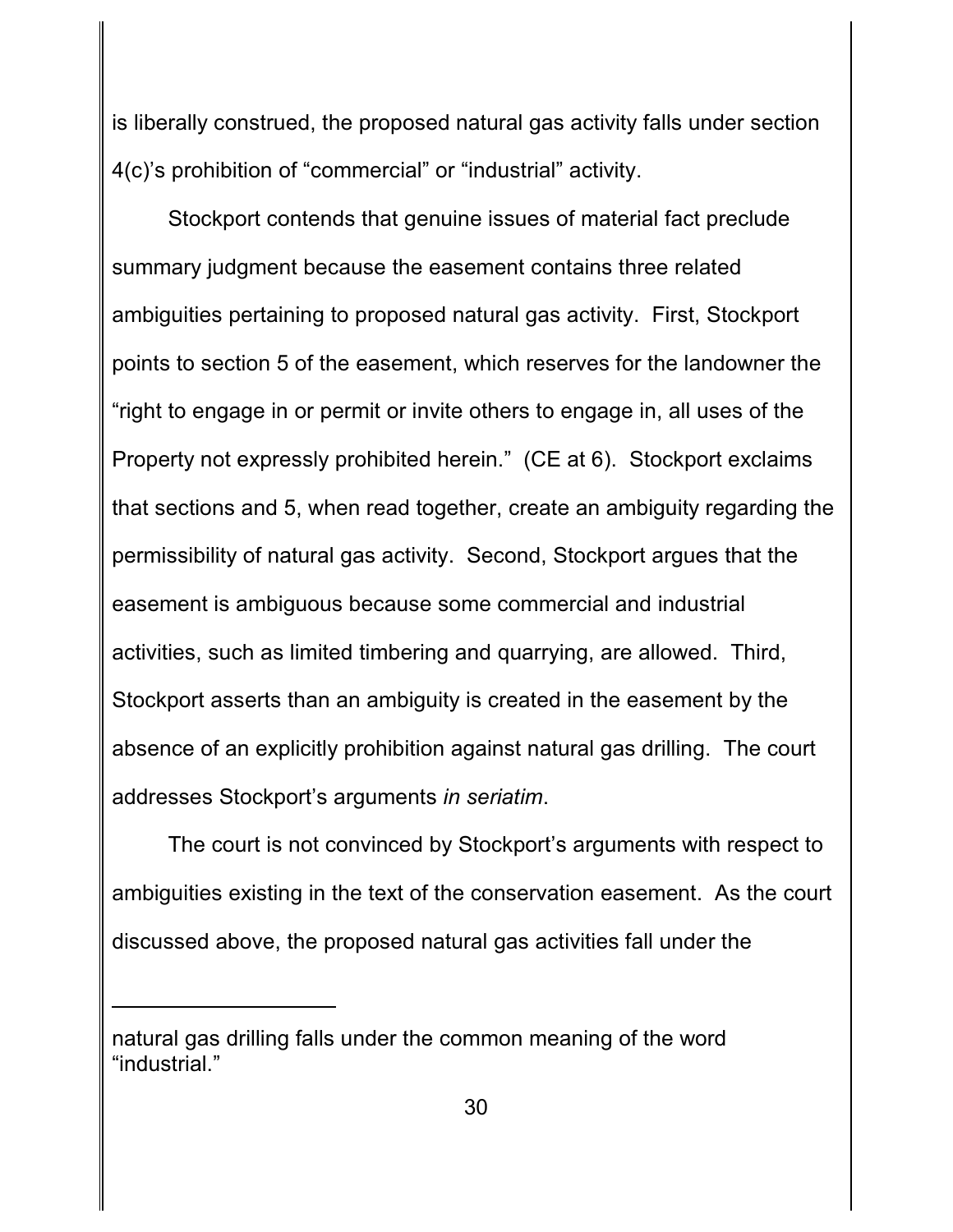common meaning of commercial and industrial activity, and such activity is categorically prohibited in section 4(c) of the easement. Thus, the proposed natural gas drilling activity cannot be reserved for Stockport under section 5 because such activity is already proscribed in section 4(c). Additionally, the court is compelled by Pennsylvania law to liberally construe the terms of the conservation easement. As such, the court cannot read section 5 so broadly as to crowd out section 4(c)'s prohibition against commercial or industrial activity of any kind.

The court is also unswayed by Stockport's argument that section 4 is ambiguous because it permits limited exceptions to the prohibition on commercial and industrial activity. Stockport ignores the structure of section 4, which contains a general prohibition on commercial and industrial activity while exempting certain home occupations, limited timbering and limited quarrying. Rather than creating ambiguity, the exemption of certain activities from section 4's prohibitions indicate that the easement's drafters intended to prohibit all commercial or industrial activities not specifically exempted. See Koken v. Reliance Ins. Co., 893 A.2d 70, 82 (Pa. 2006) (finding, in the context of statutory interpretation, that "[w]here mandatory language is employed, there is no need to engage in the redundancy of disapproving individual exceptions."); Dep't of Transp.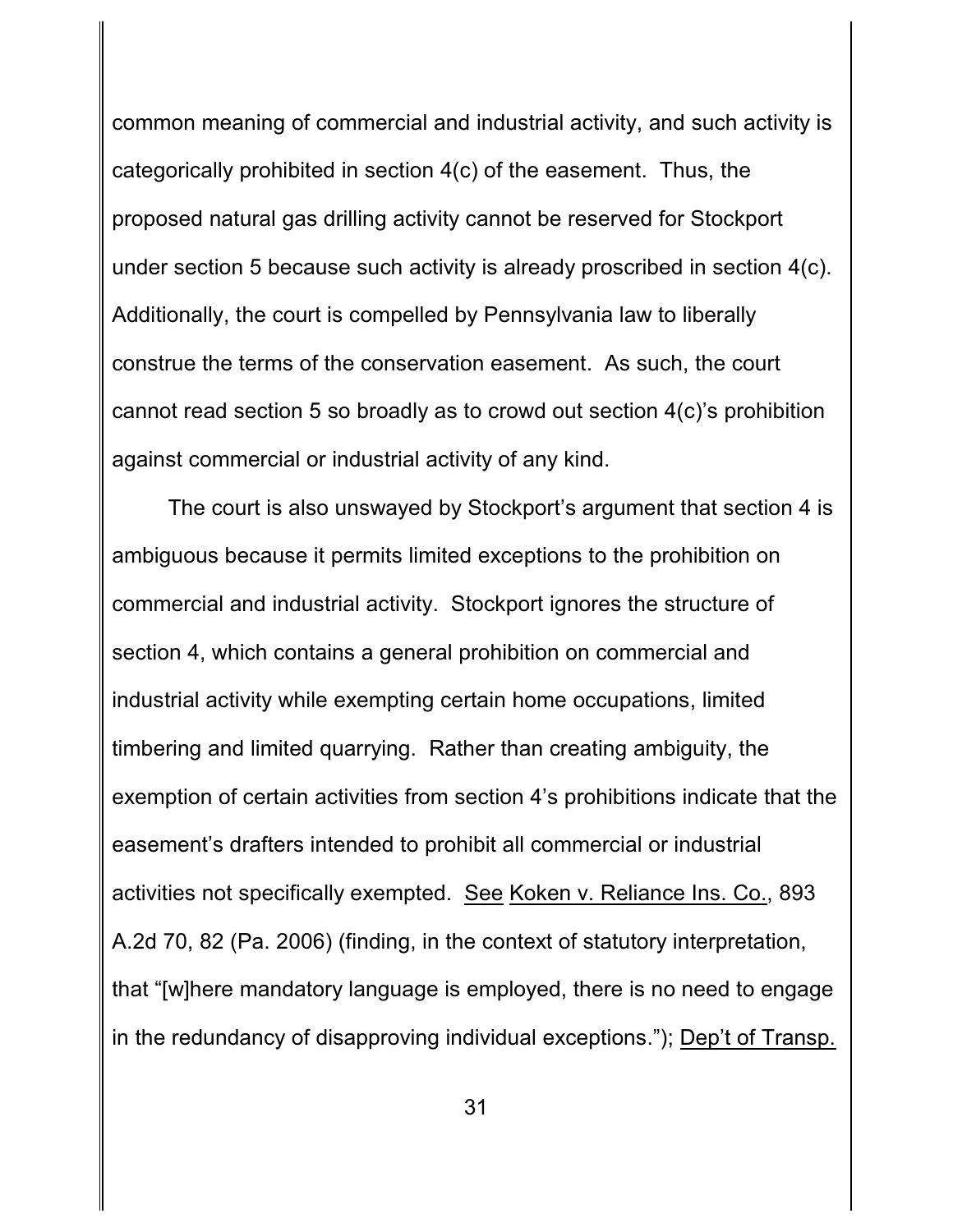v. Mosites Constr. Co., 494 A.2d 41, 43-44 (Pa. 1985) (applying the maxim of *expressio unius est exclusio alterius*, which "translates into the proposition that the mention of particular items implies the purposeful exclusion of other items of the same general character.").

Finally, the court rejects Stockport's assertion that an ambiguity is created by the absence of an "explicit prohibition against drilling for natural gas in the Easement." (Doc. 52, Br. in Opp'n to Def.'s Mot. for Summ. J. at 18). It would be unreasonable of the court to require conservation easements to enumerate every conceivable prohibited activity. Stockport's interpretation of the easement would render section 4(c) meaningless, and the tenants of Pennsylvania contract law prevent the court from construing the easement in such a way. See Flynn v. Fed. Express, No. 07-2455, 2008 WL 2188549, at \*2 (E.D. Pa. May 23, 2008) ("In construing a contract, the court adopts the most reasonable and probable interpretation while bearing in mind what the parties intended to accomplish through the agreement. . . . Effect must be given to all provisions in the contract." (citations omitted)).

Accordingly, the court finds that section 4(c) of the conservation easement prohibits the proposed natural gas activities, and that this section is not susceptible to a reasonable alternative interpretation. See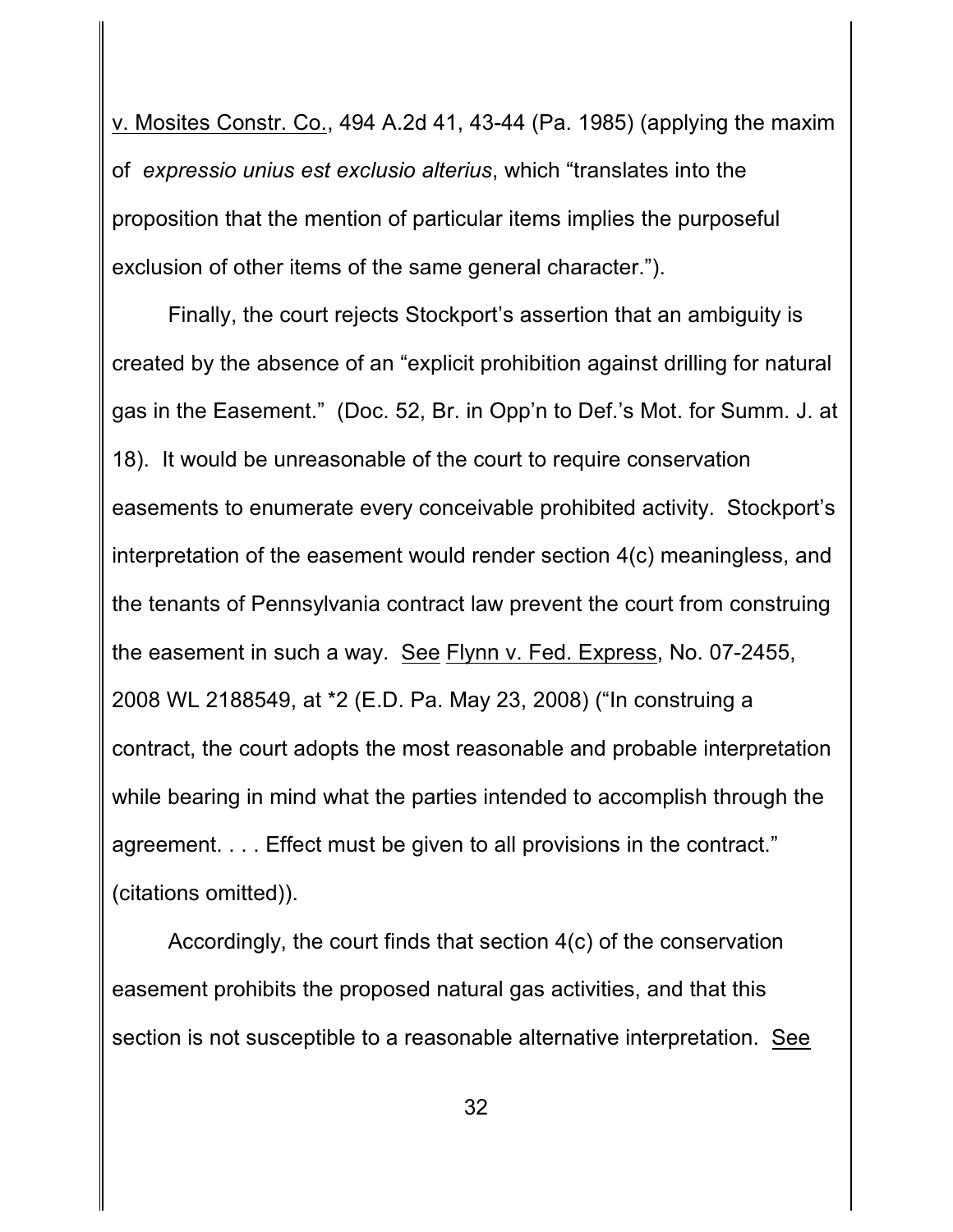John Wyeth & Bros. Ltd. v. Cigna Int'l Corp., 119 F.3d 1070, 1073-74 (3d Cir. 1997). Thus, Stockport has failed to carry its burden to establish an ambiguity with respect to the words actually used in the conservation easement.

## **B. Objective, Extrinsic Evidence Reveals Section 4 of the Conservation Easement to be Unambiguous**

In addition to examining the words actually used in the contract or easement, Pennsylvania courts examine objective, extrinsic evidence when assessing such documents for ambiguities. See Baldwin, 636 F.3d at 76. When the instant case was before the court at the motion to dismiss stage, the court lacked the benefit of a clearly developed record. The court held in its motion to dismiss opinion that ambiguities could exist in the easement if Stockport's allegations were revealed to be true during discovery. In particular, the court held that it was premature to rule that the proposed natural gas activities violated section 4(c) in light of Stockport's allegations that the parties to the conservation easement intended to allow such activities. (See Doc. 35, Mem. & Order dated March 1, 2012 at 15-17). A review of the present, developed record reveals that Stockport's allegations, regarding the parties' intent, are unsubstantiated.

Stockport attempts to rely on external evidence and presents several arguments it believes create a genuine issue of material fact with respect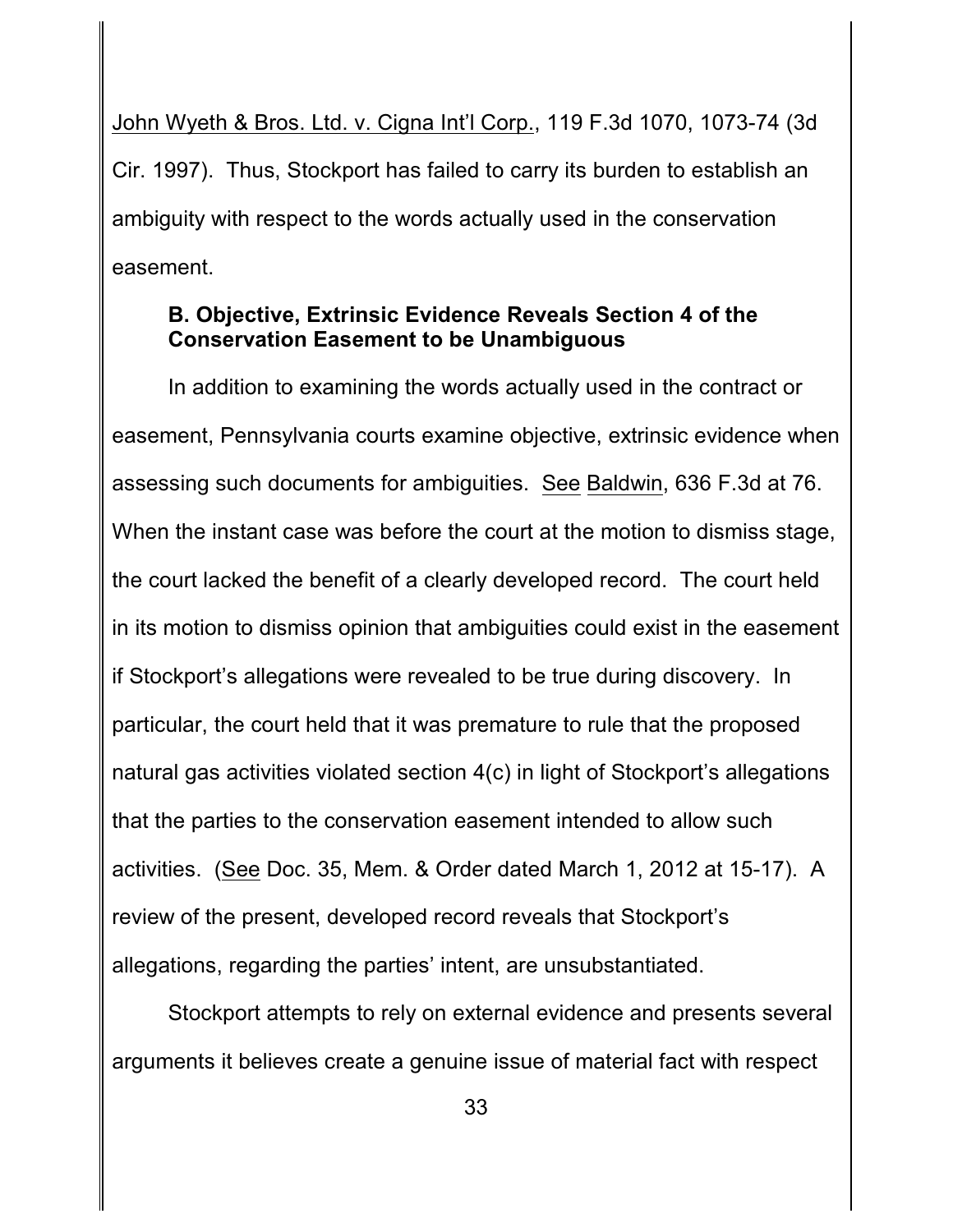to ambiguities in the easement; however, it can point to no piece of objective, extrinsic evidence to support its contention that an ambiguity exists. Stockport asserts, without citation to the facts, that the easement contains a balancing test. In particular, Stockport states that the conservation easement "seeks to balance the desires to conserve certain ecological values of the Property with the rights of the landholder to use the Property for any purpose not expressly prohibited by the Conservation Easement, including various industrial and commercial activities, at least some of which are far more inherently damaging to the environment than well-managed natural gas extraction." (Doc. 52, Br. in Opp'n to Def.'s Mot. for Summ. J. at 12-13). This balancing test is not supported by the text of the easement or any other piece of external evidence. Rather, this interpretation of the easement appears to be founded in nothing more than Stockport's allegations in support of this theory. Such allegations are not given the presumption of truth at this stage in the litigation and, without more, no reasonable jury could find for Stockport on this point.

Additionally, it is not the function of the court to alter the parties' agreement or rewrite what has been agreed to. Nw. Savings Bank & Fin. Servs. v. NS First St. LLC, 802 F. Supp. 2d 580, 588 (M.D. Pa. 2011) (citing Steuart, 444 A.2d at 662). Although Stockport's approach to the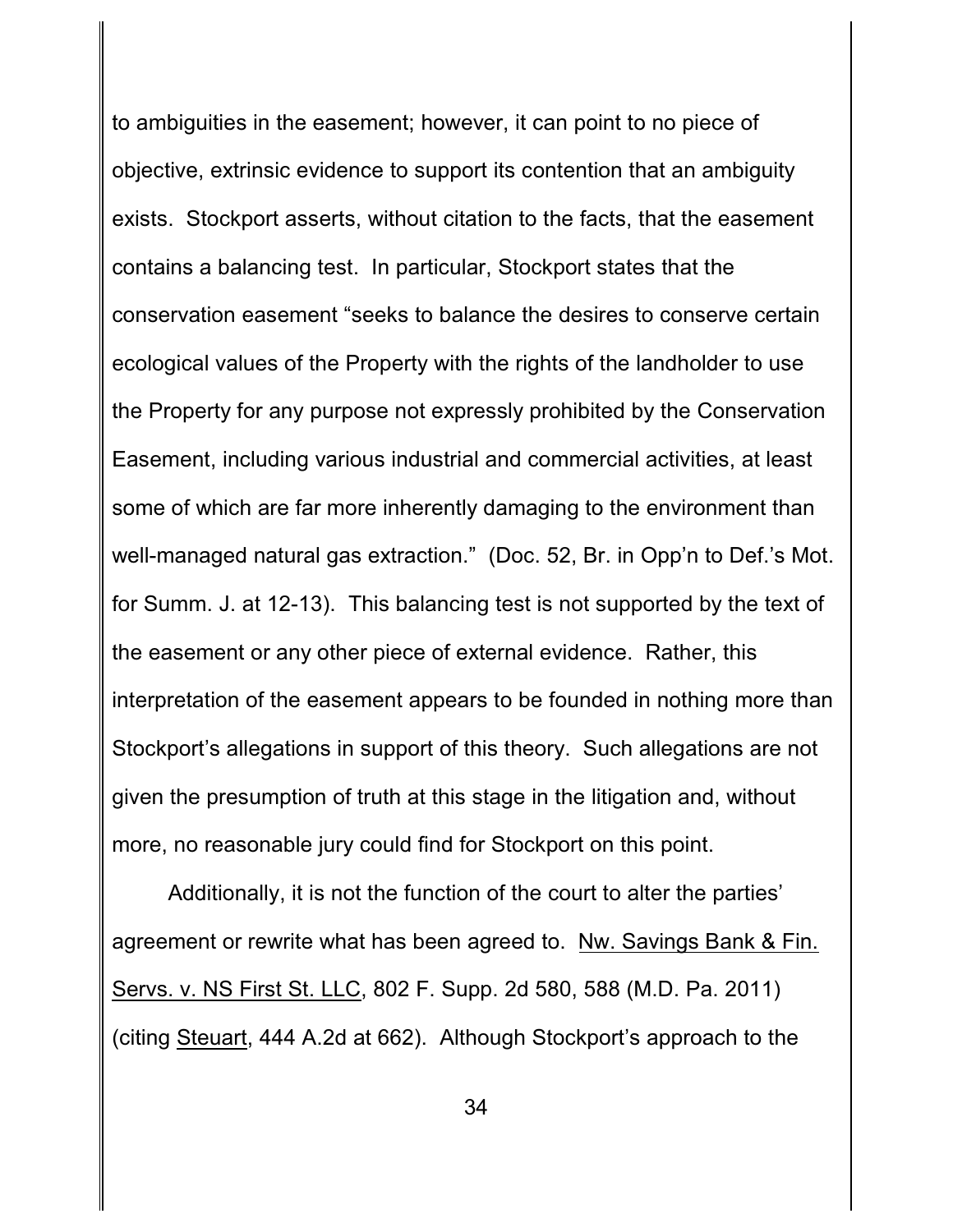conservation easement may be ecologically more sensible, the court is not tasked with amending the easement to allow for the most environmentally friendly approach. Instead, the court must enforce the intent of the parties as manifested through the written agreement.

With regard to the parties' intent to prohibit natural gas drilling, Stockport asserts that the parties did not know of the feasibility of shale gas production when they executed the conservation easement, thus they could not have intended for its prohibition. To support this proposition, Stockport relies upon Reagan's deposition testimony that gas drilling "wasn't an issue" when he executed the conservation easement in 2002. (Doc. 52, Br. in Opp'n to Def.'s Mot. for Summ. J. at 19).

The external evidence Stockport points to, however, does not reasonably establish that the parties to the conservation easement intended to permit surface natural gas activities. The law does not require that parties to a conservation easement consider every possible use of property before it can be prohibited. Rather, the law requires that the court accept the plain meaning of the easement language used, and not "the silent intentions of the contracting parties, [to] determine[] the construction to be given [to] the agreement." Willison v. Consol. Coal Co., 637 A.2d 979, 982 (Pa. 1994). The court cannot overlook the categorical prohibition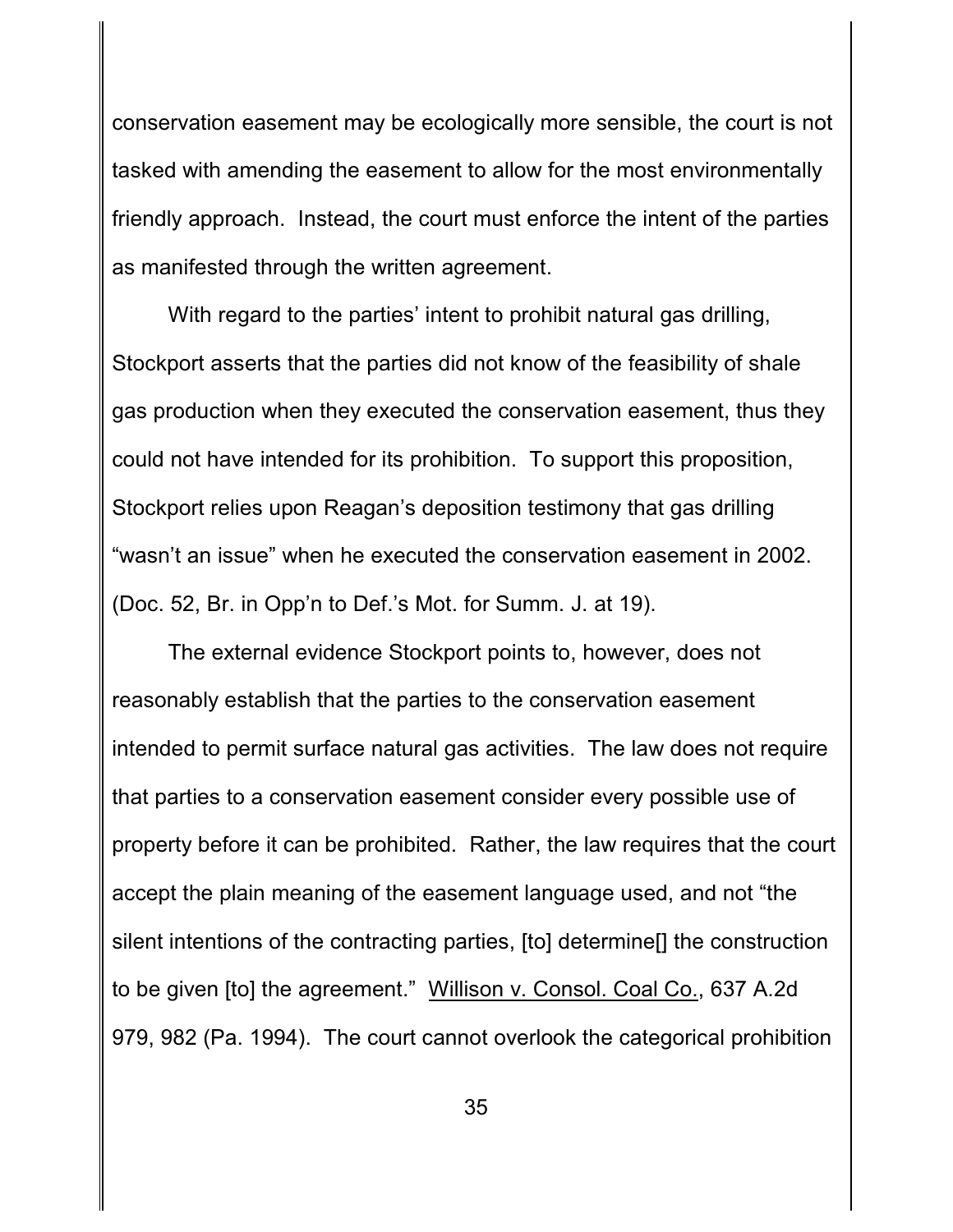in section 4(c) simply because the parties did not envision a boom in natural gas drilling.

Stockport also turns to the negotiations leading up to the execution of the conservation easement as external evidence that an ambiguity exists. Stockport asserts that the easement is ambiguous because Reagan executed the easement on behalf of both SFP and Norcross. Stockport cites no law indicating that such a situation creates an ambiguity, and the court fails to see how a reasonable jury could infer ambiguities from the fact that Reagan executed the easement for both entities.

Moreover, the objective, extrinsic evidence revealed during discovery indicates that Norcross, SFP and Rajoppi understood that section 4(c) would prohibit commercial and industrial activities such as surface natural gas drilling. For instance, Rajoppi and his attorney commented on drafts of the conservation easement and specifically requested that certain commercial and industrial activities, such as timbering and quarrying, be allowed under the easement. Additionally, as early as 1999, Rajoppi and SFP entered into an agreement which recognized that a conservation easement would be placed on the property to limit the development and use of the land. In fact, Rajoppi admitted in his deposition, contrary to Stockport's position, that there was nothing about the conservation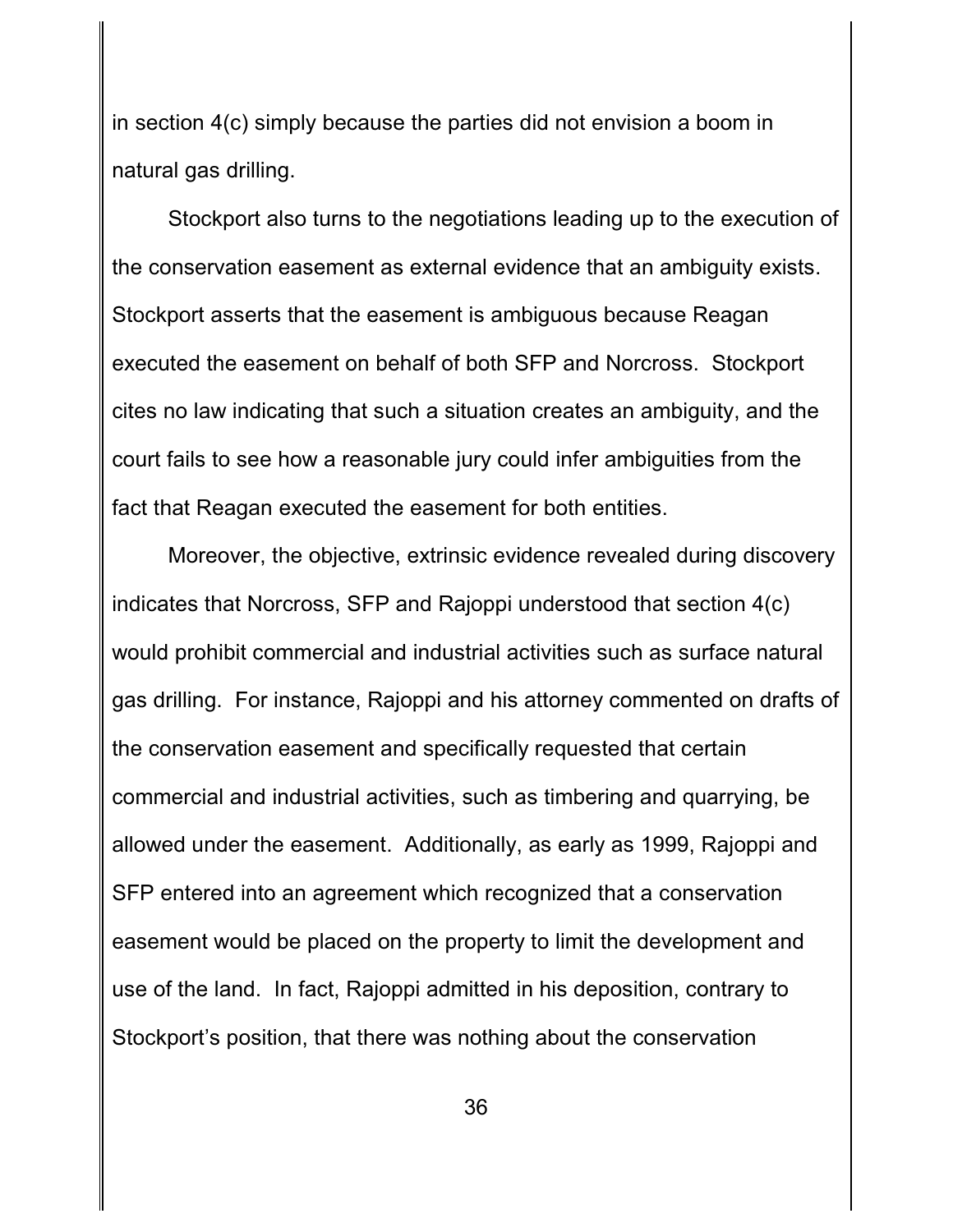easement he did not understand. With respect to the parties conduct under the lease, the court notes that Stockport sought Norcross' permission to enter into a gas lease; indicating that it suspected such conduct was not permitted under the easement. Thus, no reasonable jury could find that ambiguities arise given the objective external evidence revealed during discovery.

Accordingly, a review of Stockport's arguments with respect to objective external evidence does not reveal the existence of ambiguities in the easement.<sup>14</sup> Although Stockport contends that the court must rule as it did in our March 1, 2012 motion to dismiss opinion, the court disagrees. The allegations the court assumed to be true at the motion to dismiss stage in the proceedings have not been established during discovery. The summary judgment standard of review forbids the court from presuming Stockport's allegations to be true, and the court must consider only those

 $14$  The court also notes that, in an attempt to create a genuine issue of material fact, Stockport advances a policy argument premised on the common law "Rule of Capture." (Doc. 52, Br. in Opp'n to Def.'s Mot. for Summ. J. at 13). While interesting, the "Rule of Capture" does not create an ambiguity in the easement, nor does it create a genuine issue of material fact that must be resolved by the jury. Pennsylvania law does not require the invalidation of easements and contracts which result in the restriction of mineral rights access. Thus, without a factual or legal basis to invalidate the prohibition on commercial or industrial activities, the court finds Stockport's argument on this point unconvincing.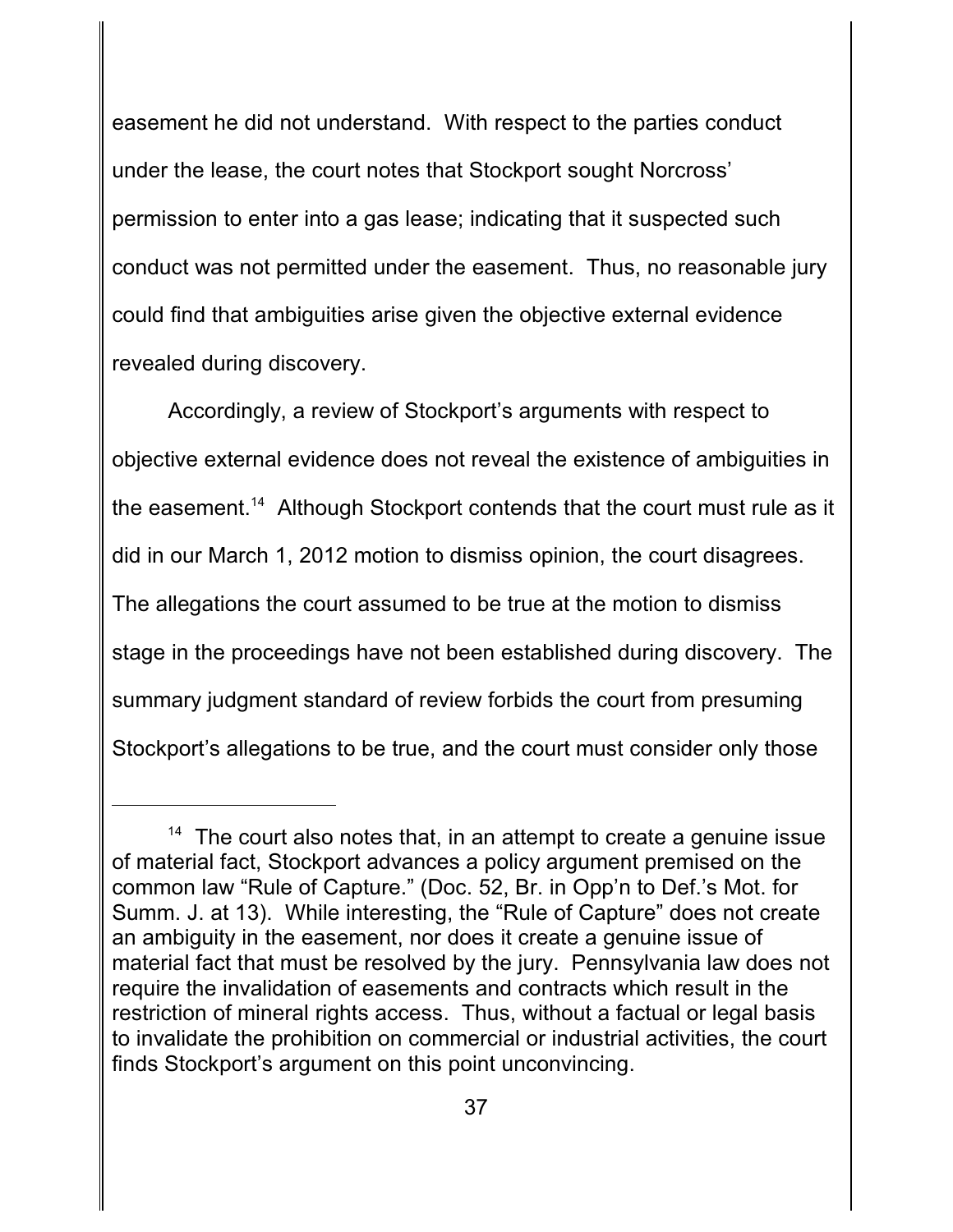facts established in the record. As such, the court will grant Norcross

summary judgment as the record reveals that the easement is

unambiguous.

# **II. Attorneys' Fees and Costs**

In addition to seeking declaratory relief, Norcross requests the court

to enter judgment in its favor with respect to attorneys' fees and costs.

Section 7.2 of the conservation easement addresses the cost of

enforcement and specifically provides:

Any costs incurred by Grantee in enforcing the terms of this Easement against Grantor, including, without limitation, costs of suit, except witness fees and attorneys' fees, . . . shall be borne by Grantor. If Grantor prevails in any action to enforce the terms of this Easement, Grantor's costs of suit, including without limitations, attorneys' fees, shall be borne by Grantee.

(CE at 8).

As the court explained above, Stockport succeeded SFP, the grantor under the easement, and agreed to be bound by the easement's terms. (Doc. 47-7, Def.'s Dep. Ex. 19, Deed). Also, as the court explained above, Norcross engaged Stockport in this action to prevent Stockport from receiving permission from this court to engage in activity that would violate the conservation easement. The court agrees with Norcross that its interpretation of the conservation easement is correct, as such, the court will award Norcross attorneys' fees and costs associated with defending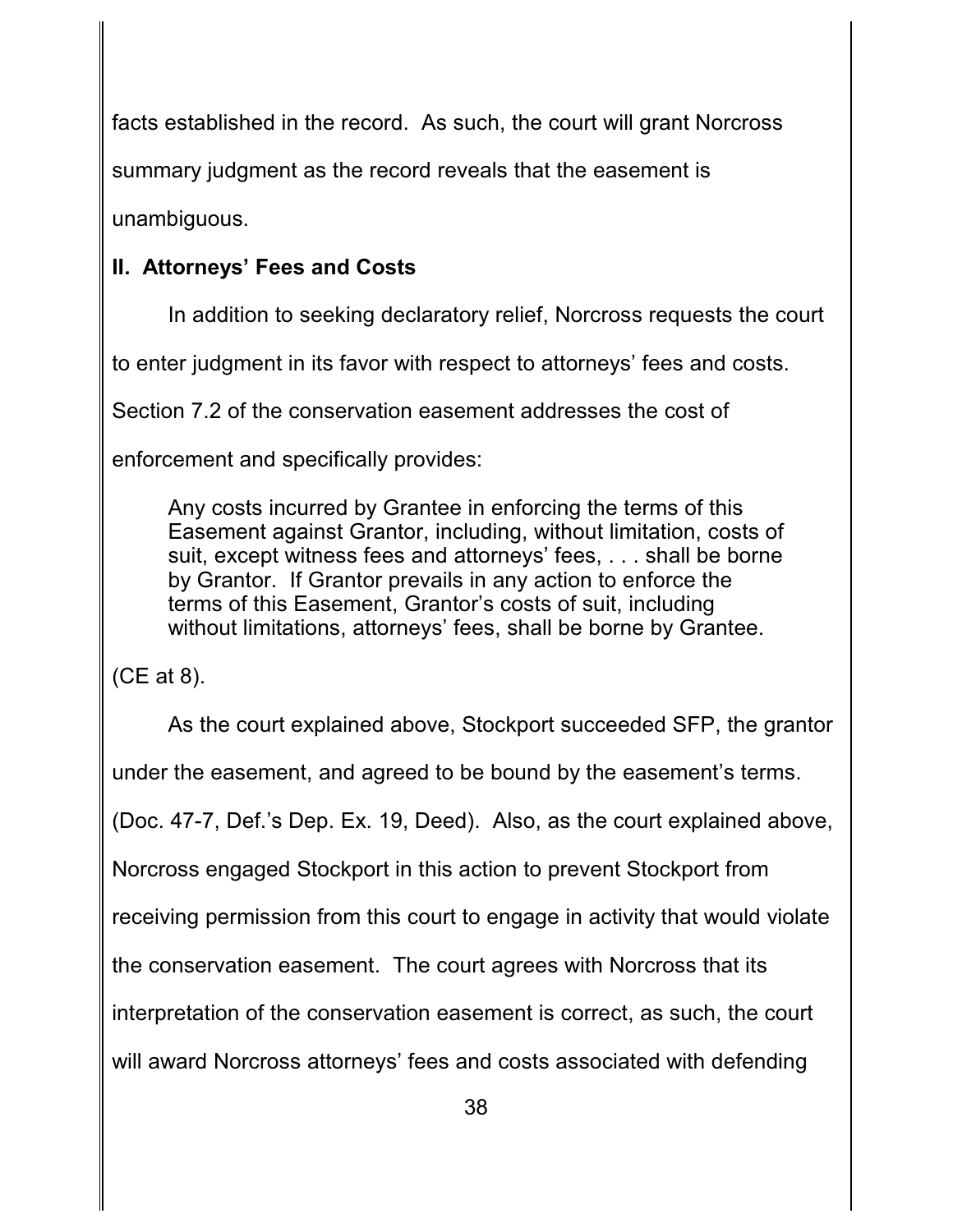this action and enforcing the conservation easement. Norcross will have fourteen days to submit evidence of its reasonable costs and attorneys' fees.

### **Conclusion**

After careful consideration, the court finds that Stockport has failed to carry its burden to point to evidence in the record establishing that the proposed activities are permitted by the conservation easement. Moreover, the court finds that Stockport has failed to demonstrate that the conservation easement is ambiguous. The words actually used in the conservation easement are "[i]ndustrial or commercial uses of any kind." When liberally construed, these words can only be interpreted as prohibitive of surface natural gas drilling. Additionally, the extrinsic evidence presented does not create a genuine issue of material fact as to whether an ambiguity exists in the easement. Accordingly, the court finds that Stockport cannot prevail if this case were to proceed to trial. Norcross' motion for summary judgment will be granted and the court will enter judgment in Norcross' favor. An appropriate order follows.